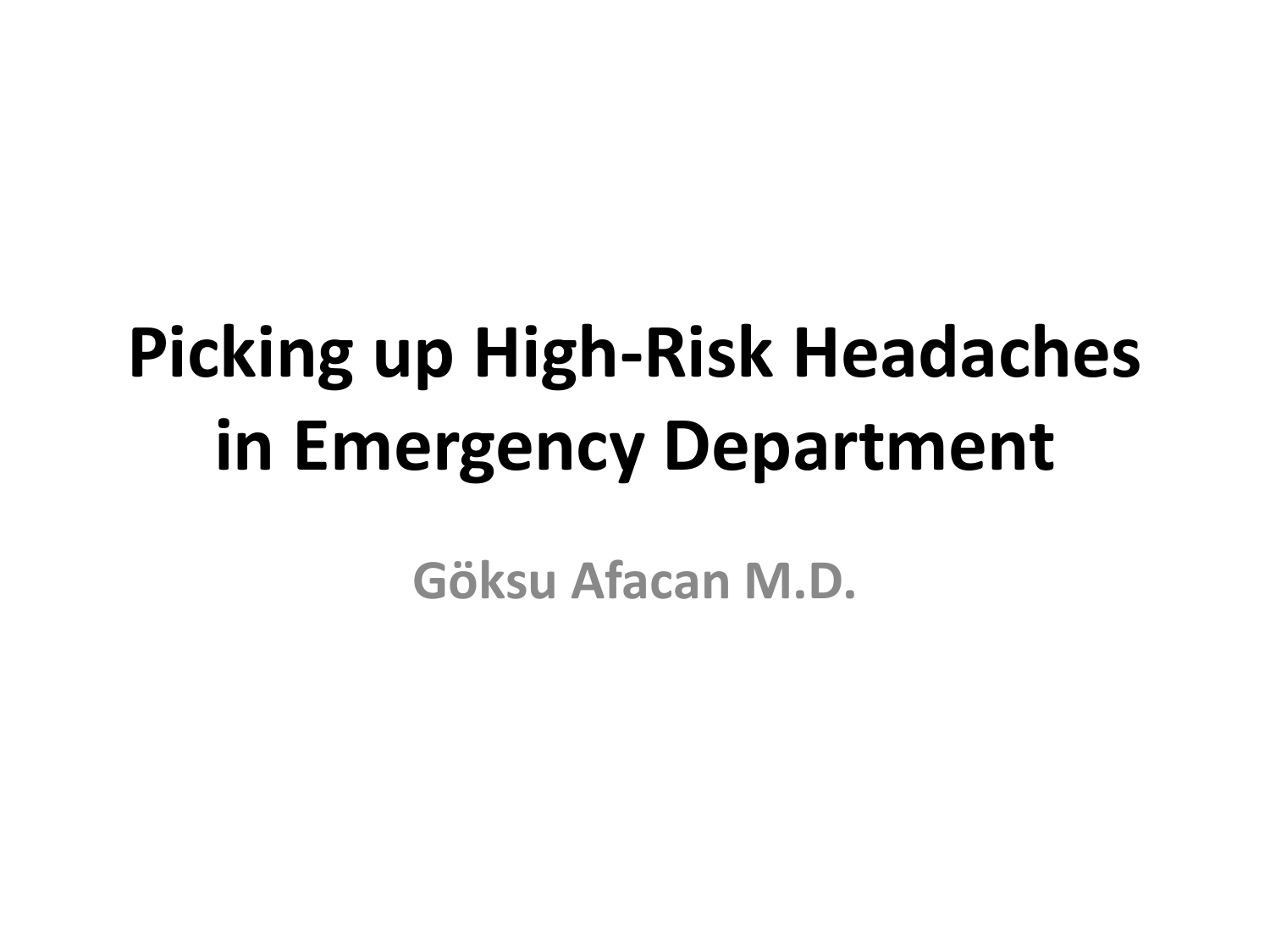- Patients with headache constitute up to 4.5 percent of emergency department (ED) visits. The differentiation of the small number of patients with life-threatening headaches from the overwhelming majority with benign primary headaches (ie, migraine, tension, or cluster) is an important problem in the ED. Failure to recognize a serious headache can have potentially fatal consequences.
- Emergency departments (ED) are a resource well suited to the expeditious diagnostic workups of worrisome headaches and to effective treatment of severe primary headaches refractory to oral medications.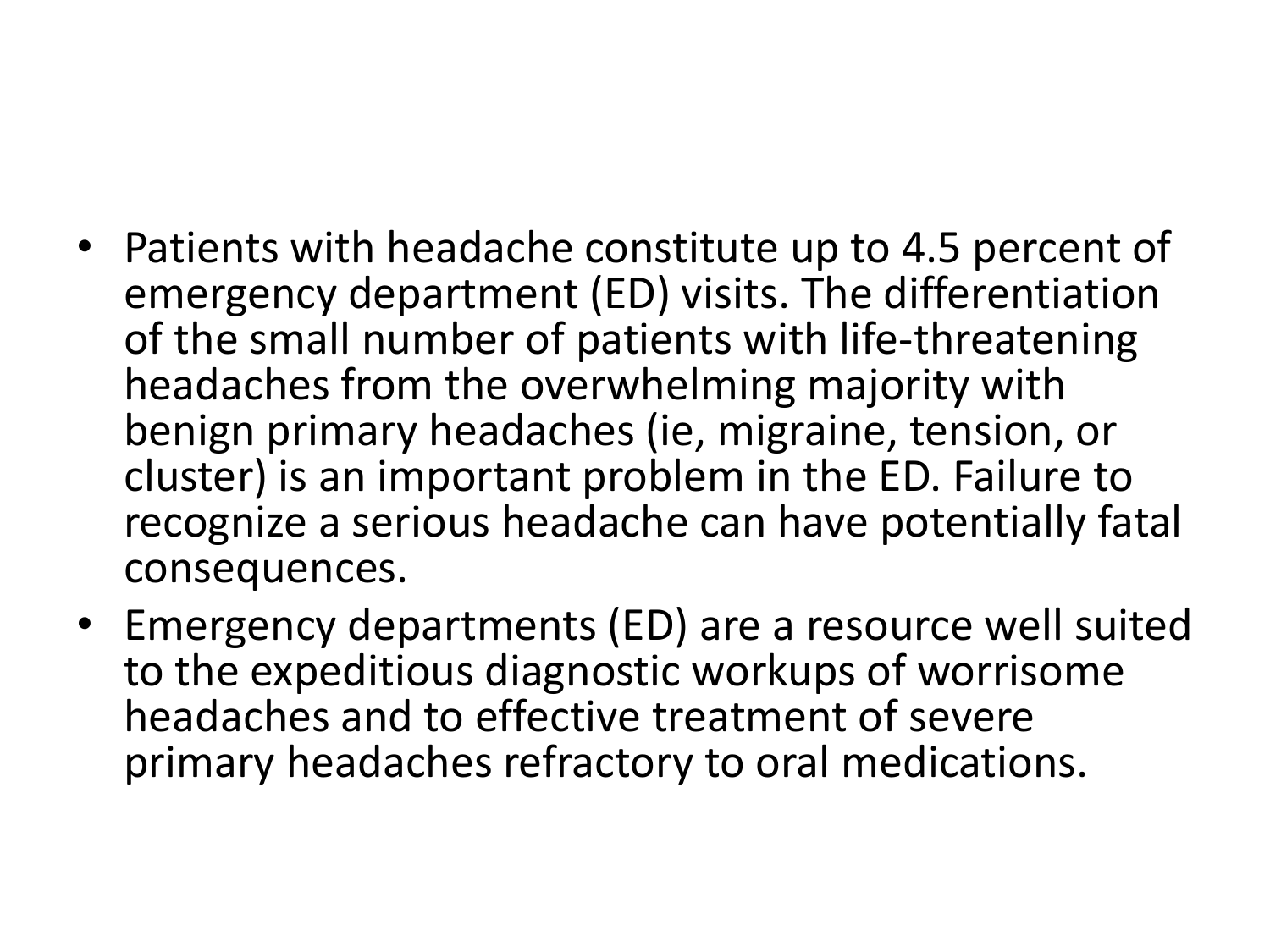- A careful history and physical examination remain the most important part of the assessment of the headache patient; they enable the clinician to determine whether the patient is at significant risk for a dangerous cause of their symptoms and what additional workup is necessary.
- Emergency-medicine clinical researchers with an interest in headache focus on defining efficient approaches to diagnosis, optimizing acute treatment paradigms, improving throughput in the ED, and reducing the need for future ED care.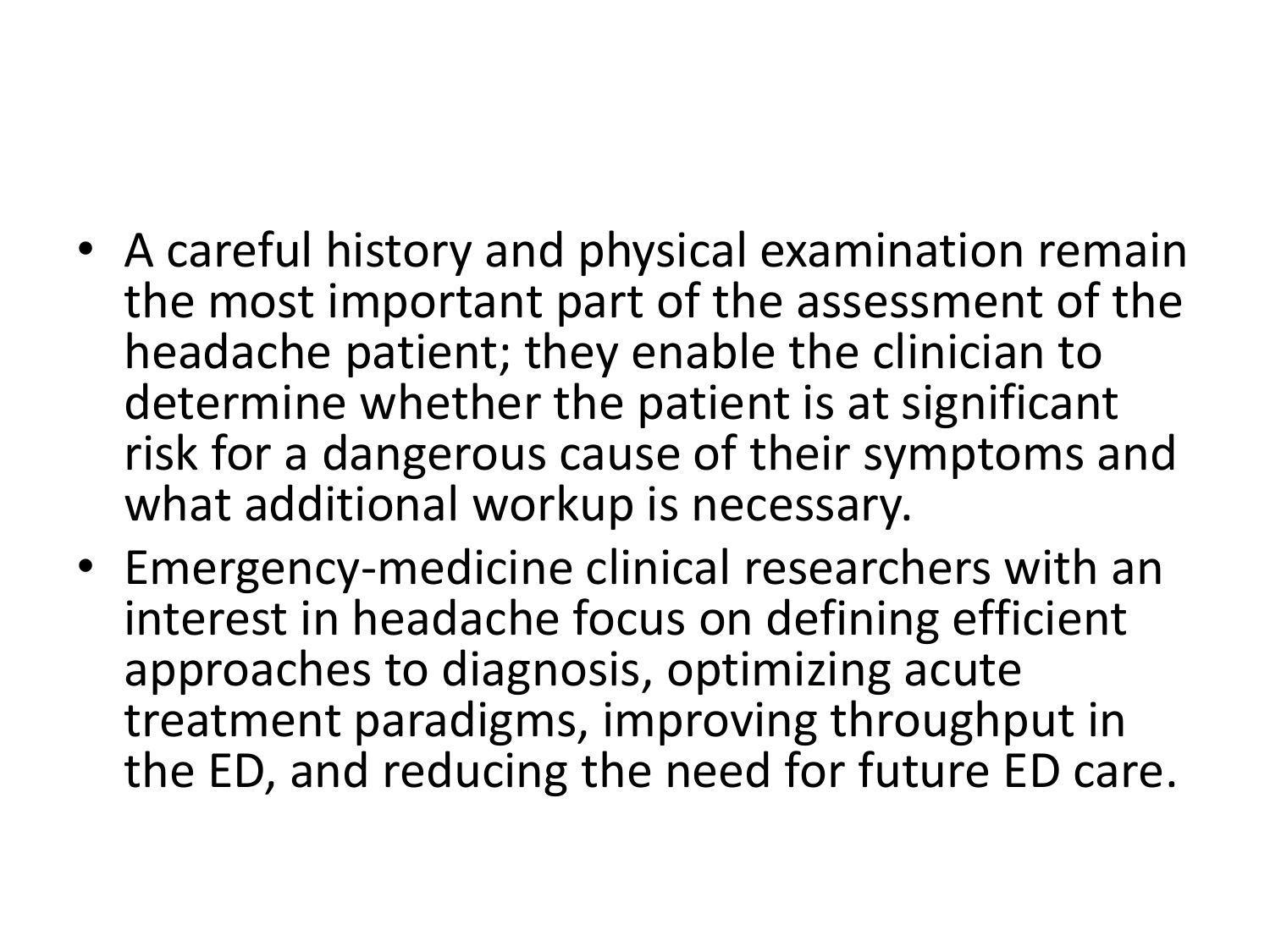# **Differential Diagnosis - Emergent**

- Subarachnoid or Intracerebral Hemorrhage
- CNS infection: Meningitis, Encephalitis, Brain abscess
- Carbon Monoxide Poisoning
- Temporal Arteritis
- Increased Intracranial Pressure: Mass, Idiopathic Intracranial Hypertension, Shunt Failure
- Cerebral Sinus Thrombosis
- Cervicocranial Artery Dissection
- Subdural Hematoma
- Acute Angle Closure Glaucoma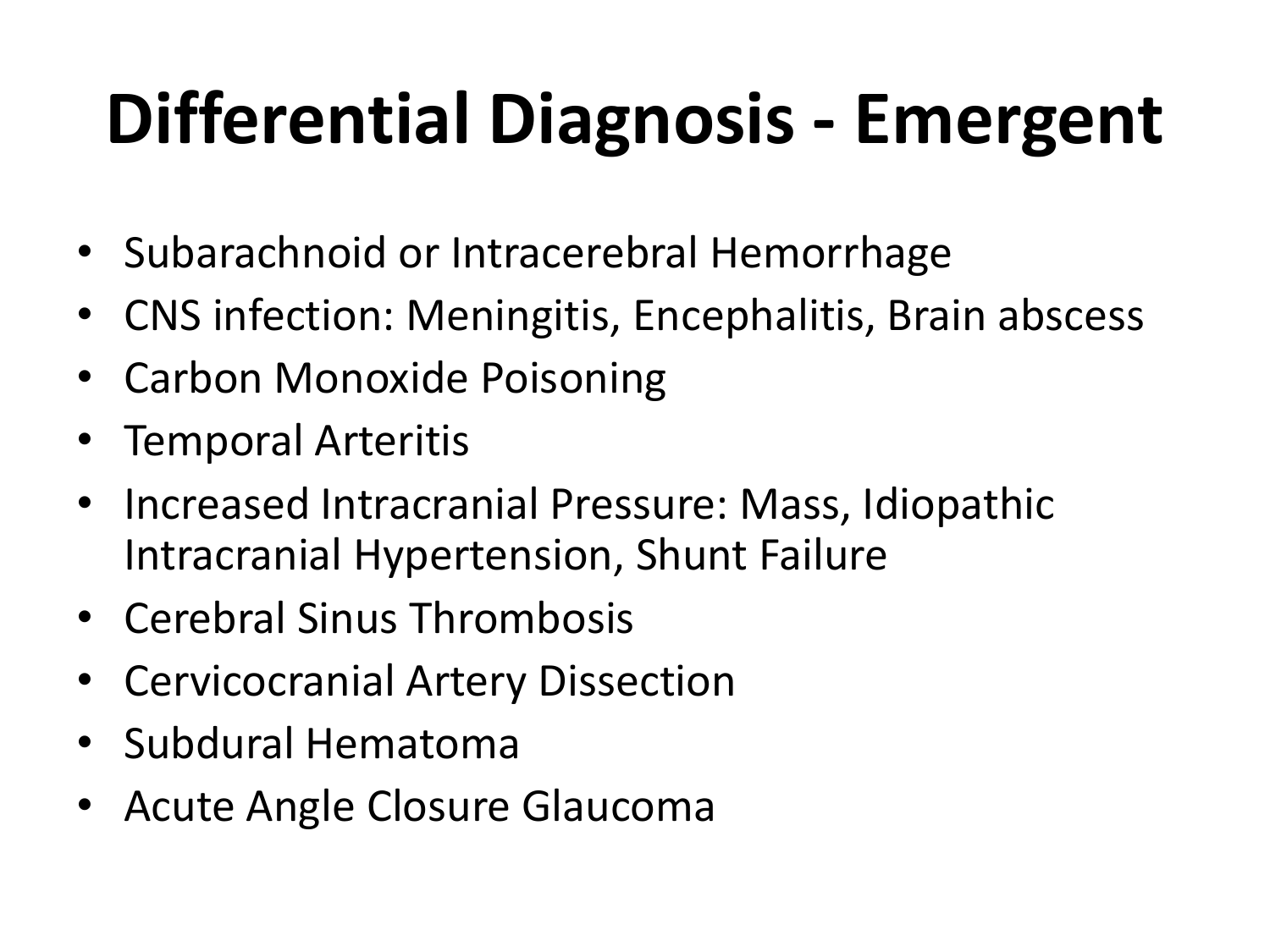#### **Differential Diagnosis - NonEmergent**

- Tension
- Migraine
- Cluster
- Febrile headache
- Dental, TMJ
- Trigeminal Neuralgia
- Post-Lumbar Puncture headache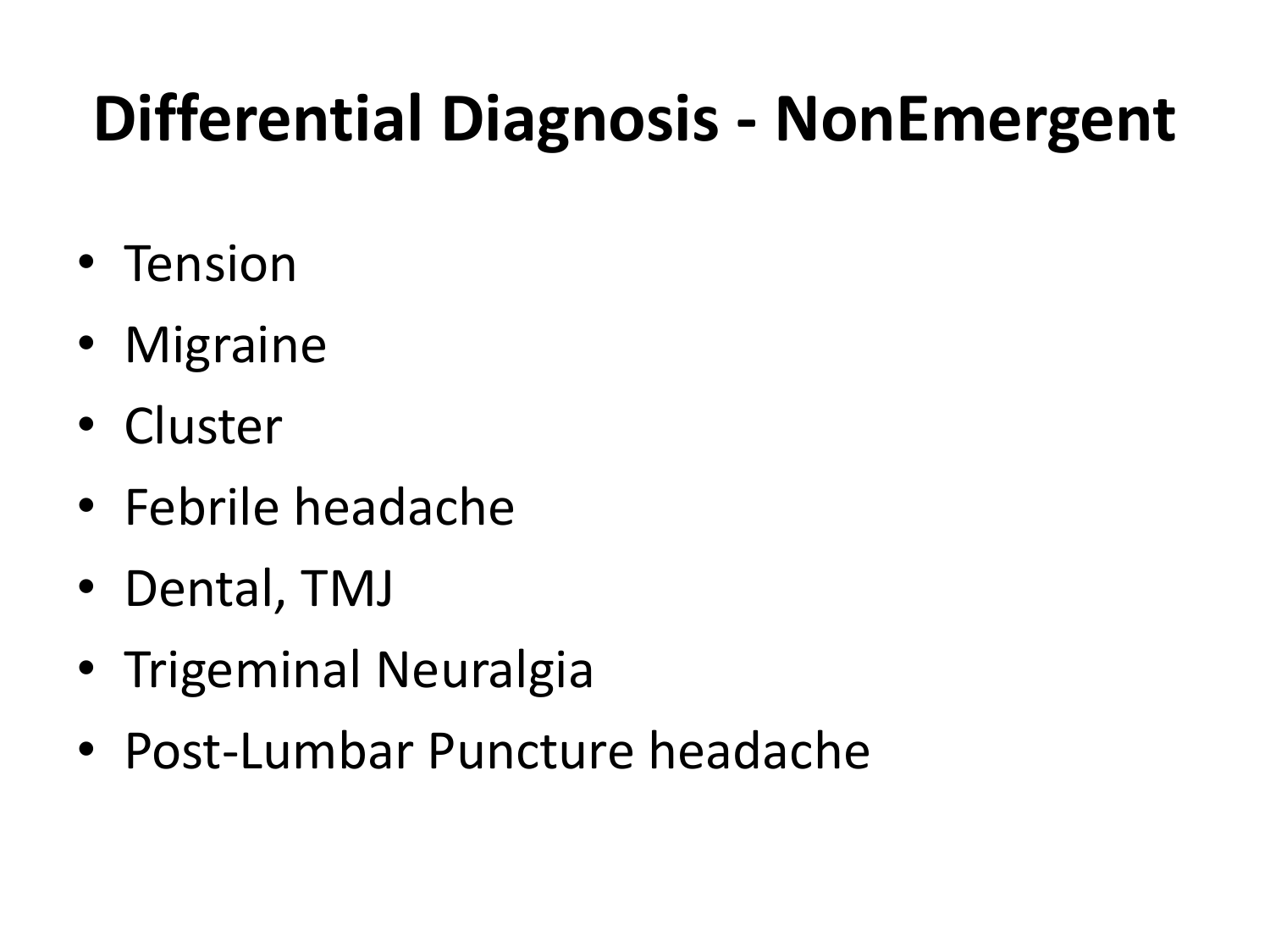# **General Approach to Evaluation**

#### • **History of Present Illness**

• Onset

— Sudden versus gradual onset

— Rest versus exertion (including cough, bowel movement, sexual activity)

• Location

— Although this is not reliable for diagnosis, in a constellation of symptoms can point toward a specific type of headache.

• Aggravators/Alleviators

— Worse with awakening/bending over (increased intracranial pressure)

— Comes and goes with specific enclosed settings (carbon monoxide)

— Others with similar headache in the household or place of work (carbon monoxide)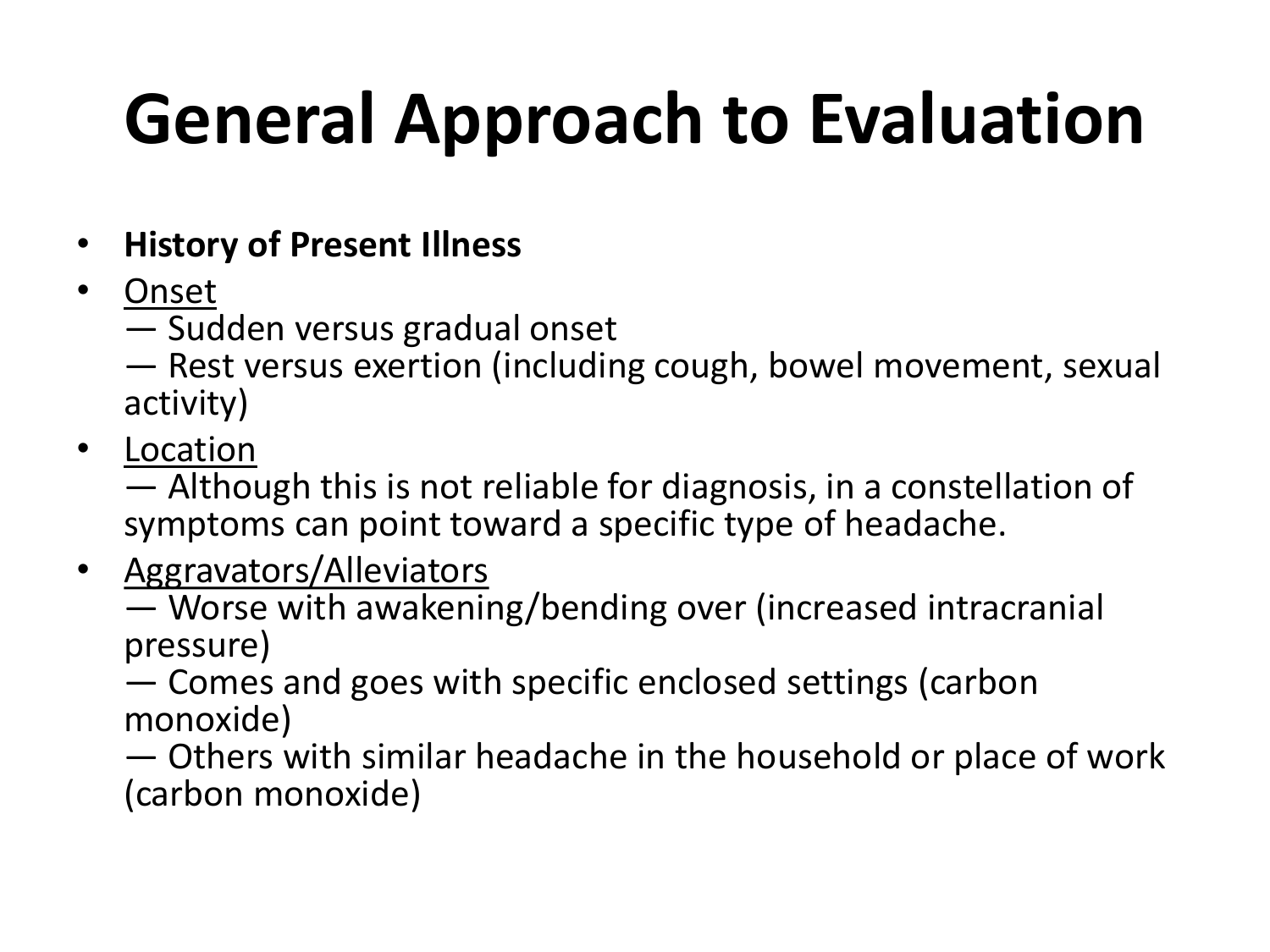#### • **Associated symptoms**

- Nausea, vomiting, photophobia (nonspecific)
- Altered mental status, confusion
- Syncope
- Seizure
- Vision changes, eye pain (glaucoma)
- Jaw claudication (temporal arteritis)
- Numbness, weakness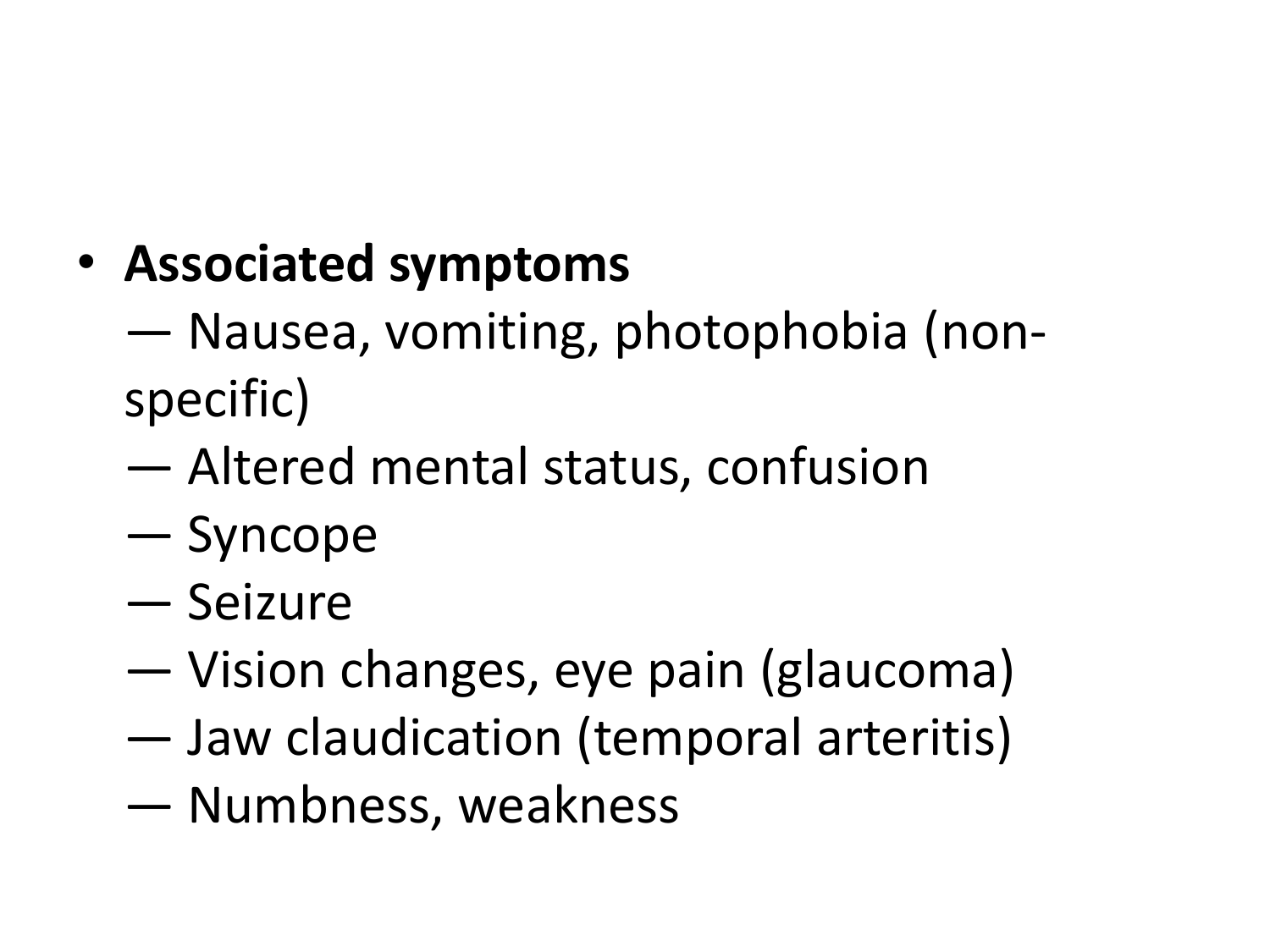#### • **Other History Points**

- Prior headaches
- Prior neuroimaging
- Immunosuppression, Hypertension,
- Diabetes Mellitus, Malignancy, Coagulopathy
- Pregnant, postpartum
- Medications including nitroglycerin, analgesics, MAOIs, anticoagulants, birth control
- Alcohol, cigarette, or cocaine use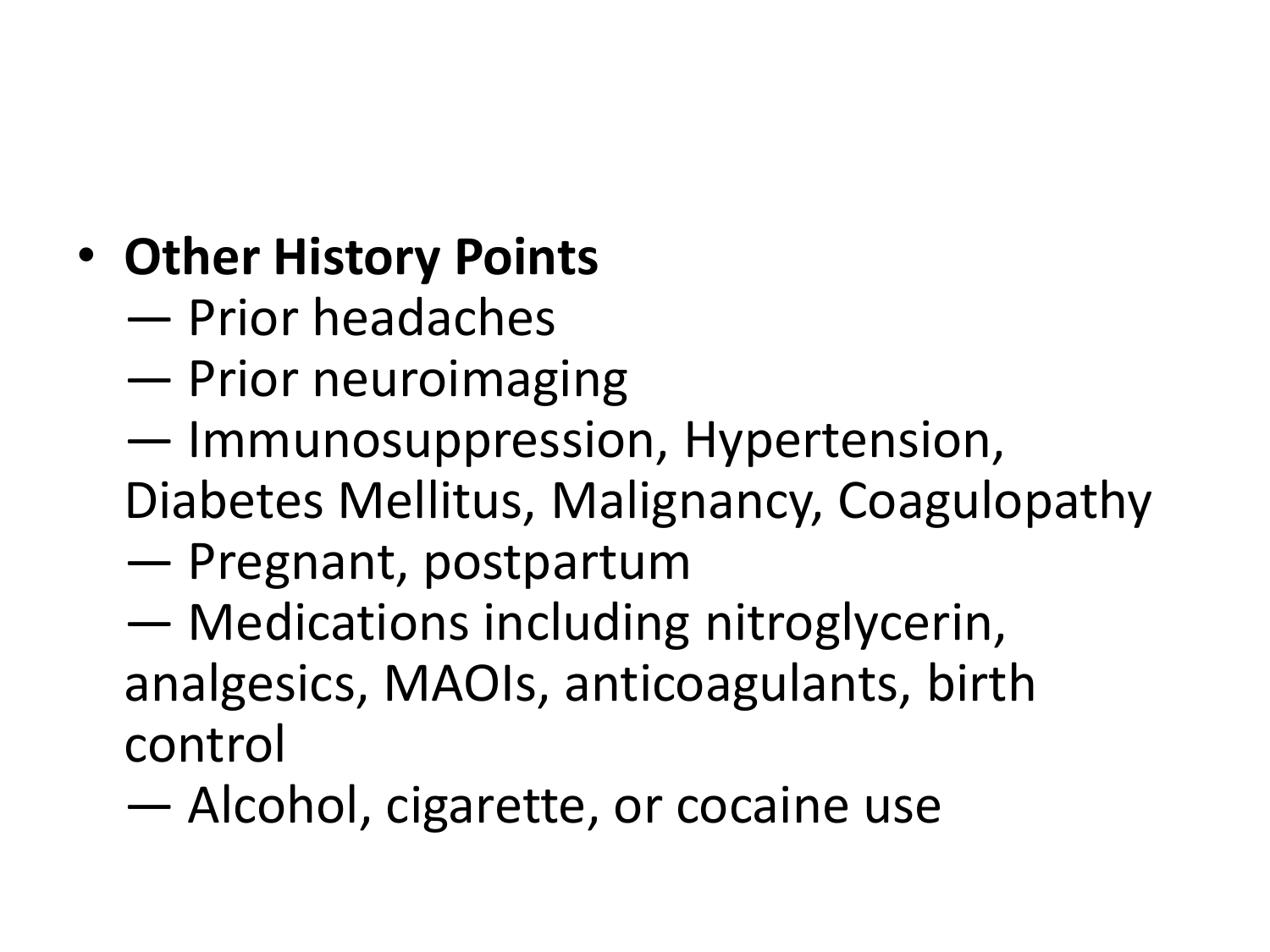#### • **Family history**

- Relatives with subarachnoid hemorrhage
- Migraine headaches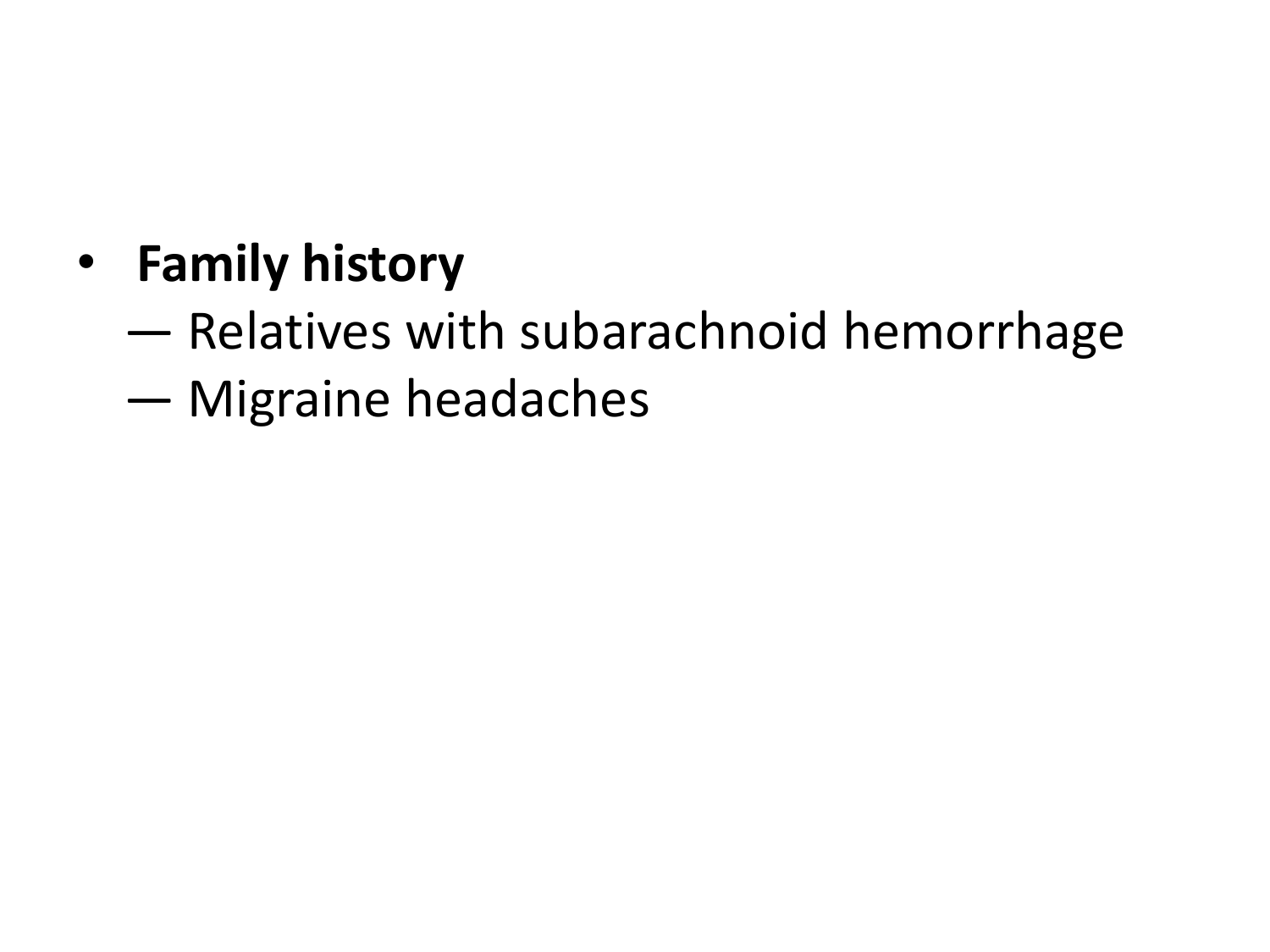# **Physical exam**

- General
	- Mental status, orientation
- Vital Signs
	- Hypertension
	- Bradycardia
	- Fever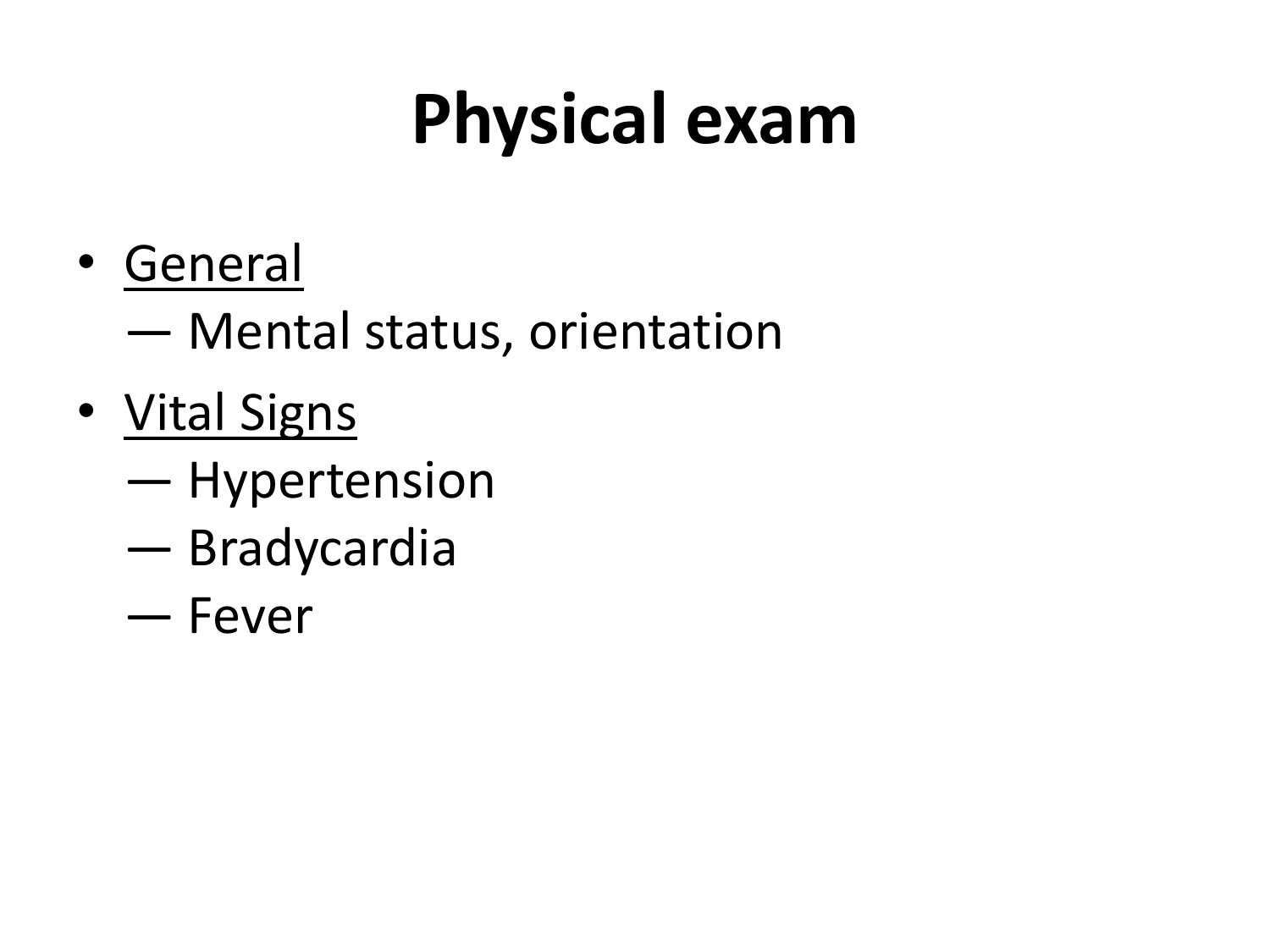# **Physical exam (cont.)**

- HEENT
	- Palpate temporal artery
	- Palpate TMJ, mouth opening/closing
	- Kernig or Brudzinski signs (not sensitive)
	- Conjunctival injection, pupil reactivity, visual acuity, slit lamp exam, fundus examination for papilledema
- Neurologic
	- Cranial nerve examination CN VI palsy (increased ICP)
	- Strength, Sensation, Reflexes
	- Finger to nose, Heel to shin, Rapid alternating movements, Pronator drift, Romberg
	- Gait ataxia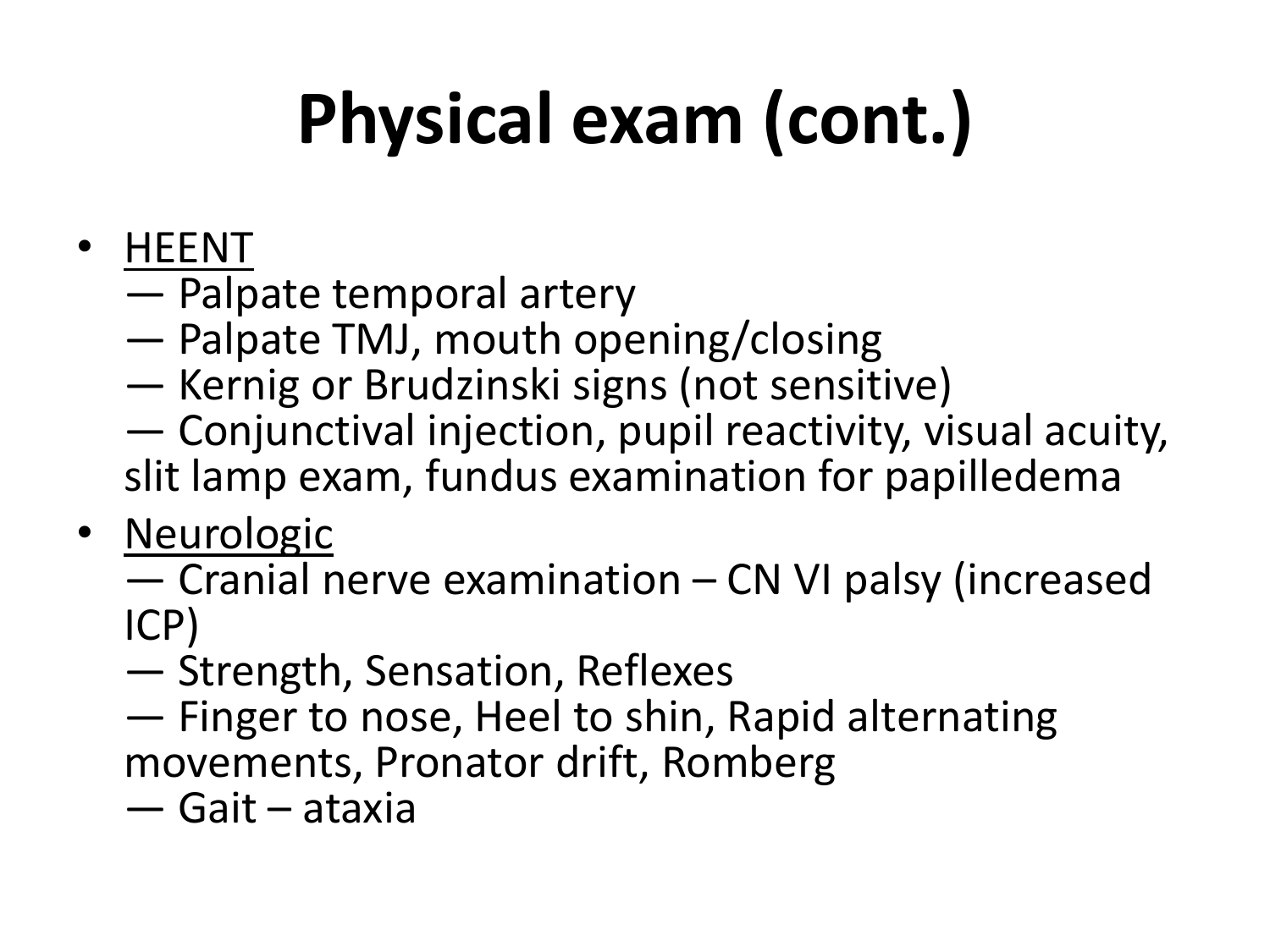- **Subarachnoid or Intracerebral Hemorrhage**
- *HA Quality***:** "Thunderclap headache": sudden, severe, reaches maximal intensity within minutes, onset with exertion
- *Associated sx***:** nausea, vomiting, nuchal rigidity, altered mental status, syncope, seizure
- *Hx*: recent severe headache (sentinel bleed), family history of SAH, hypertension, smoking, cocaine use, connective tissue disease (SAH), amyloid angiopathy (intracerebral)
- *Exam***:** change in mental status, neurologic deficits commonly cranial nerves, motor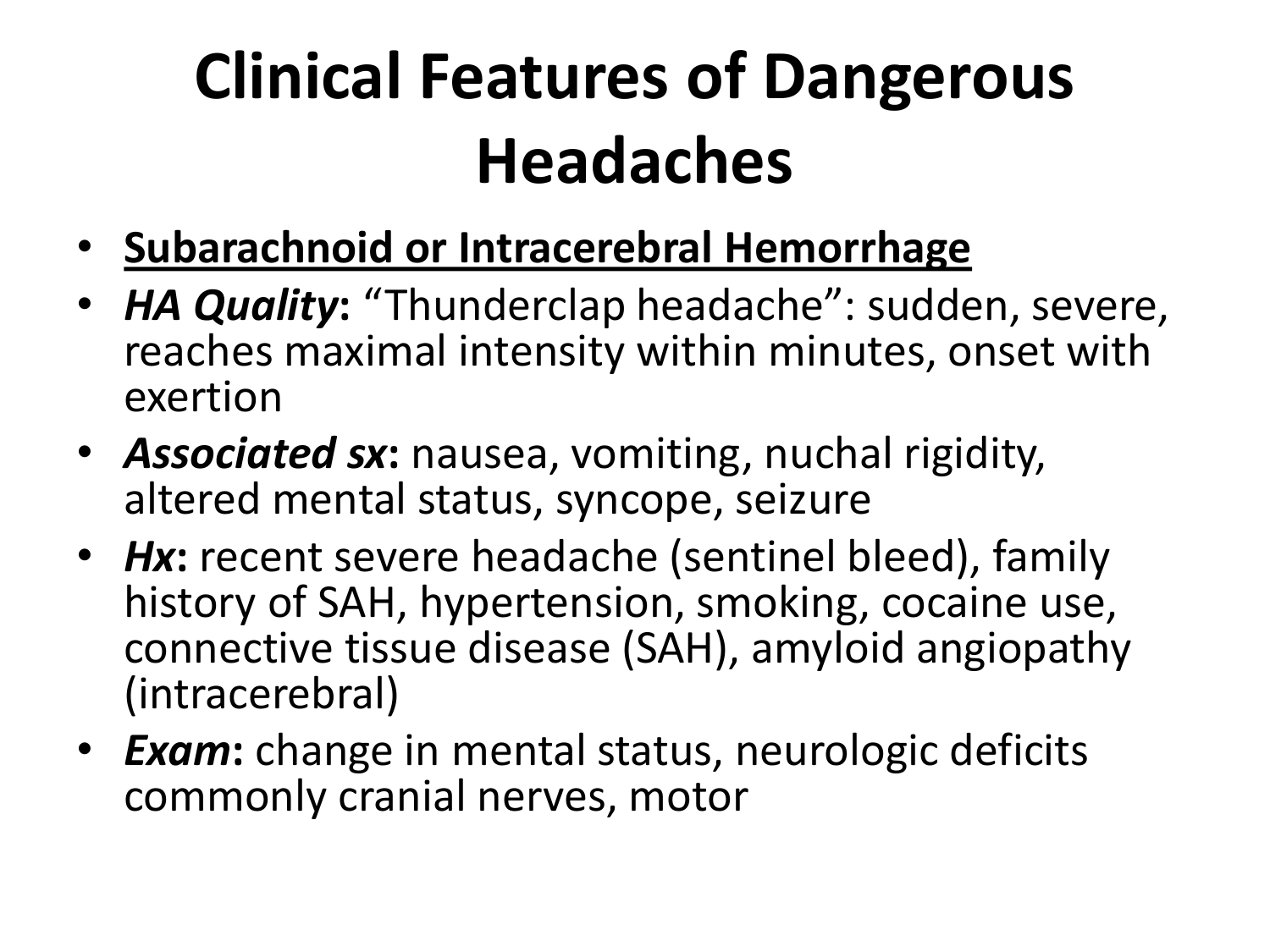- **CNS Infection**
- *HA Quality***:** gradual, moderate to severe
- *Associated sx:* fever, meningismus, altered mental status, seizures, rash, photophobia, psychiatric sx (encephalitis), cognitive deficits (encephalitis)
- *Hx:* immunization status, recent outbreaks, local epidemics, sinusitis, otitis media, brain surgery, military barracks, dormatory immunocompromised (HIV, AIDS, immunosuppressants) à think cryptococcal meningitis, toxoplasmosis
- *Exam:* altered mental status, Kernig, Brudzinski, papilledema, skin exam, focal neurologic deficits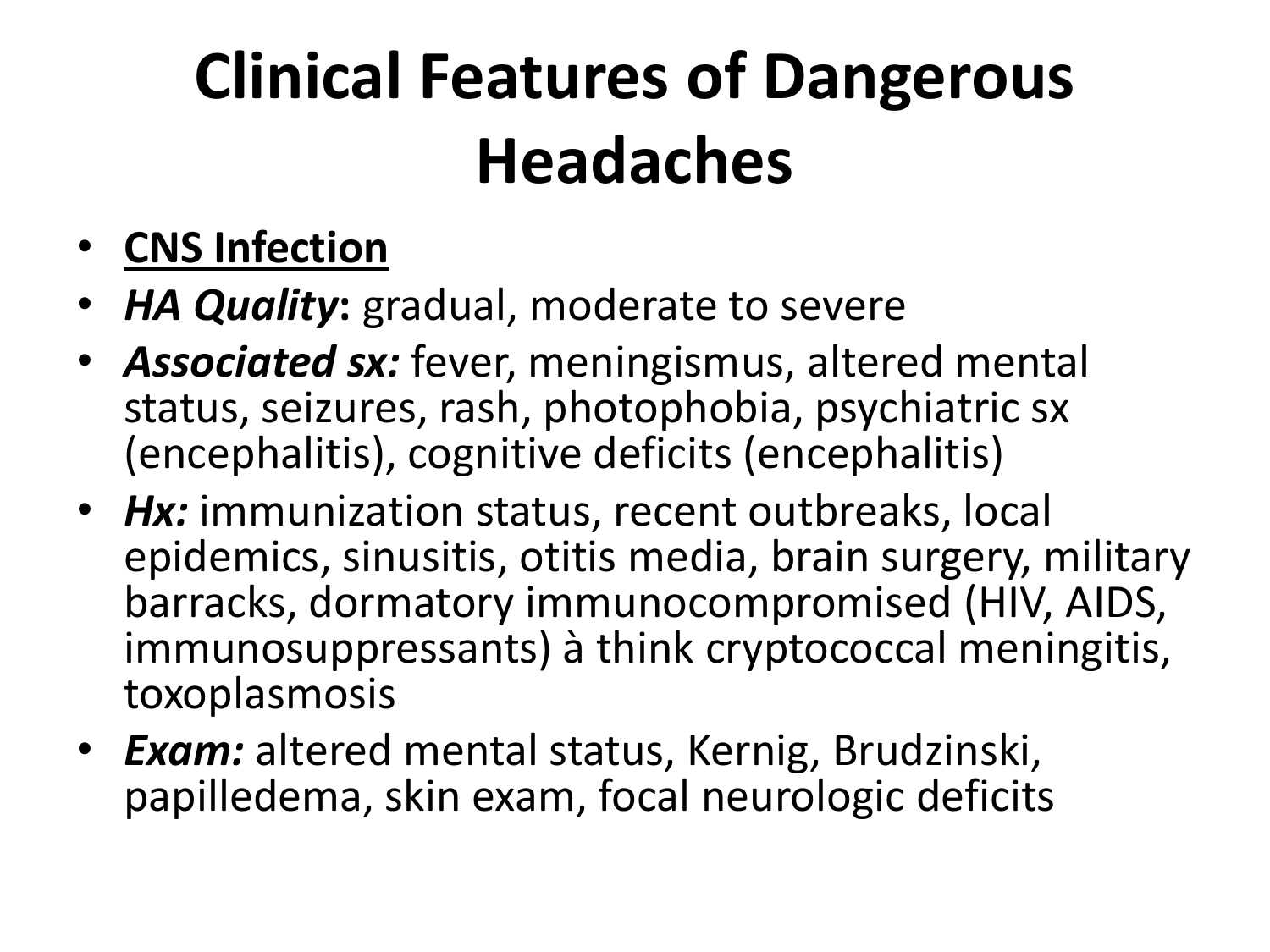- **Carbon Monoxide Poisoning**
- *HA Quality***:** gradual, intensity does not correlate with COhb levels, dull or throbbing, frontotemporal or diffuse, no pattern rules out or in carbon monoxide $_{10}$
- *Associated sx***:** dizziness, fatigue, weakness, nausea, vomiting, confusion, syncope, seizure, chest pain (rare), dyspnea (rare)
- *Hx*: headache in the winter months, household or work contacts with headache, evidence of self harm, ask about suicidal intent
- *Exam***:** confused to comatose, ataxia (severe)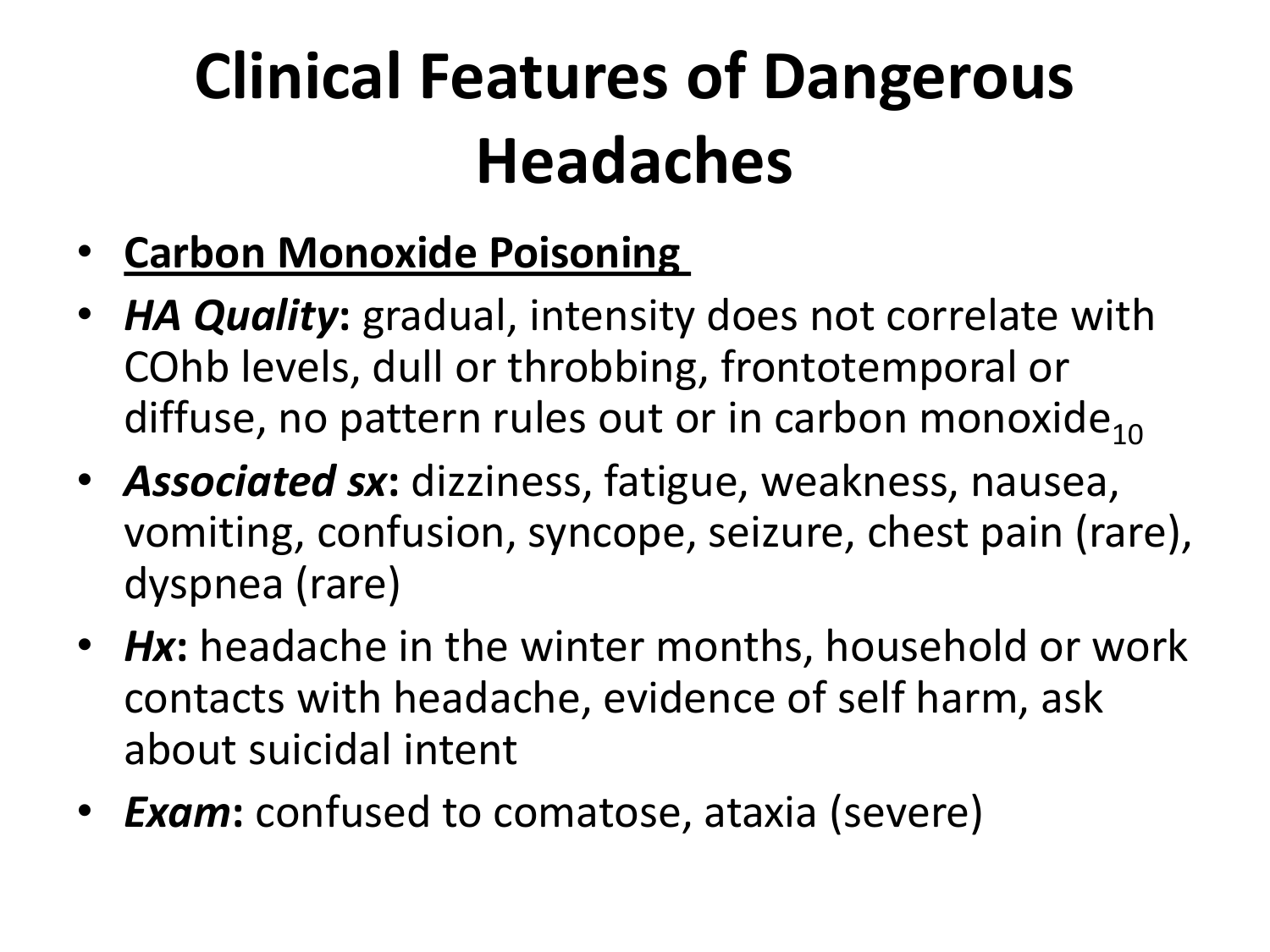- **Temporal Arteritis**
- *HA Quality***:** gradual, severe, throbbing, unilateral frontotemporal
- *Associated sx***:** jaw claudication, vision changes/loss of vision, polymyalgia rheumatic, scalp tenderness
- *Hx*: new onset or change in pattern of HA, HA with brushing hair, jaw pain after latency of tough chewing localized at the muscles
- *Exam***:** temporal artery tenderness, absent temporal artery pulsation, change in visual acuity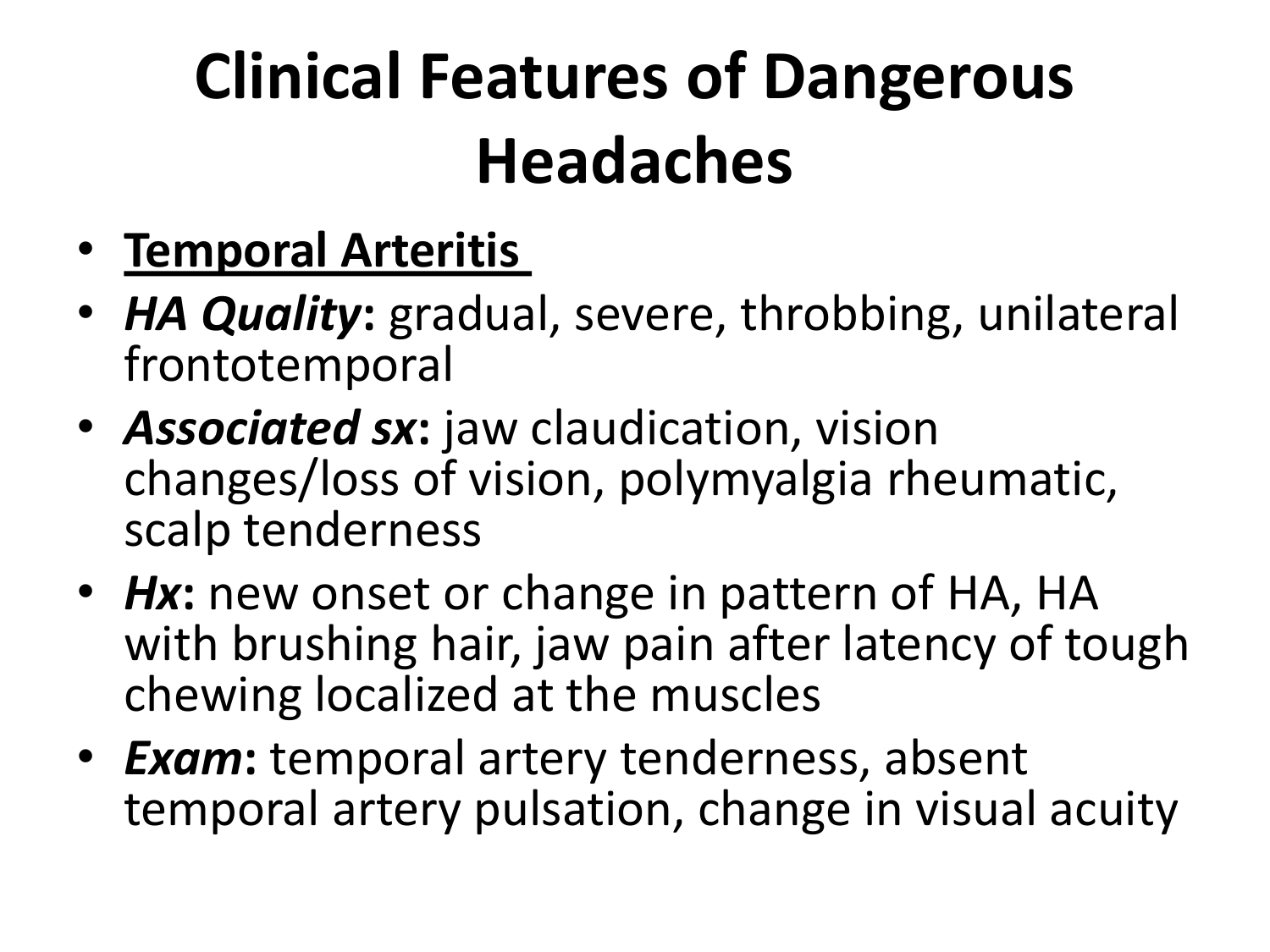- **Temporal Arteritis Criteria (3 of 5)**
- $\cdot$  >50y
- New-onset localized headache
- Temporal artery tenderness or decreased pulse
- ESR >50mm/H
- Abnormal arterial biopsy findings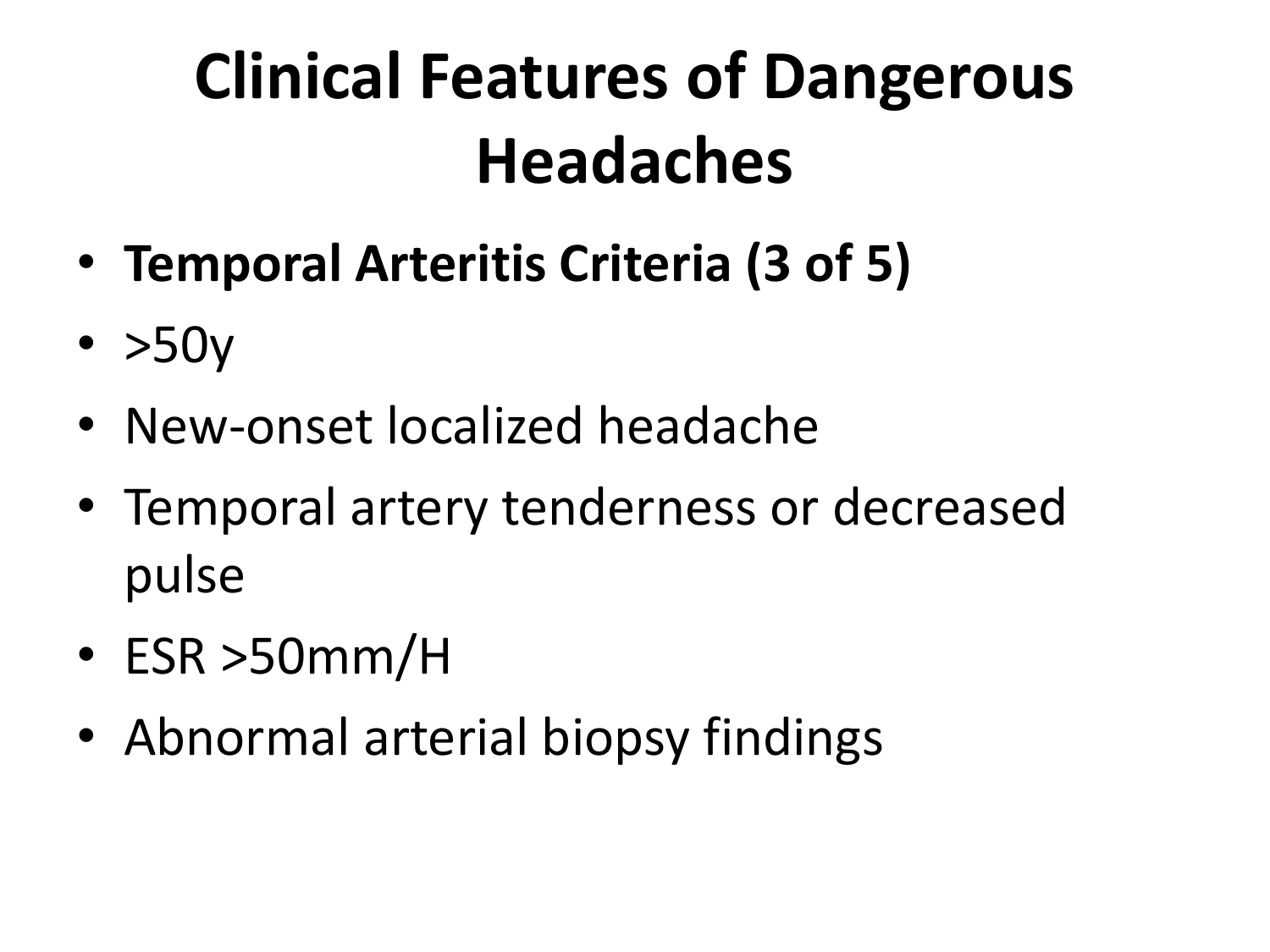- **Increased ICP: tumor/mass, idiopathic intracranial hypertension (IIH), shunt failure**
- *HA Quality***:** gradual, unilateral or bilateral
- "Classic": severe, early morning or nocturnal
- Typical: moderate to severe, intermittent, nonspecific (aching, pressure, tightness, throbbing, shooting), progressive
- IIH: lateralized, throbbing
- *Associated sx***:** nausea, vomiting, vision changes, neurologic deficits
- *Hx***:** HIV/AIDS à CNS lymphoma; malignancy à brain metastasis; history of shunt
- IIH: young, female, obese
- *Exam***:** papilledema, neurologic deficits, CN VI palsy, skull-based metastases syndromes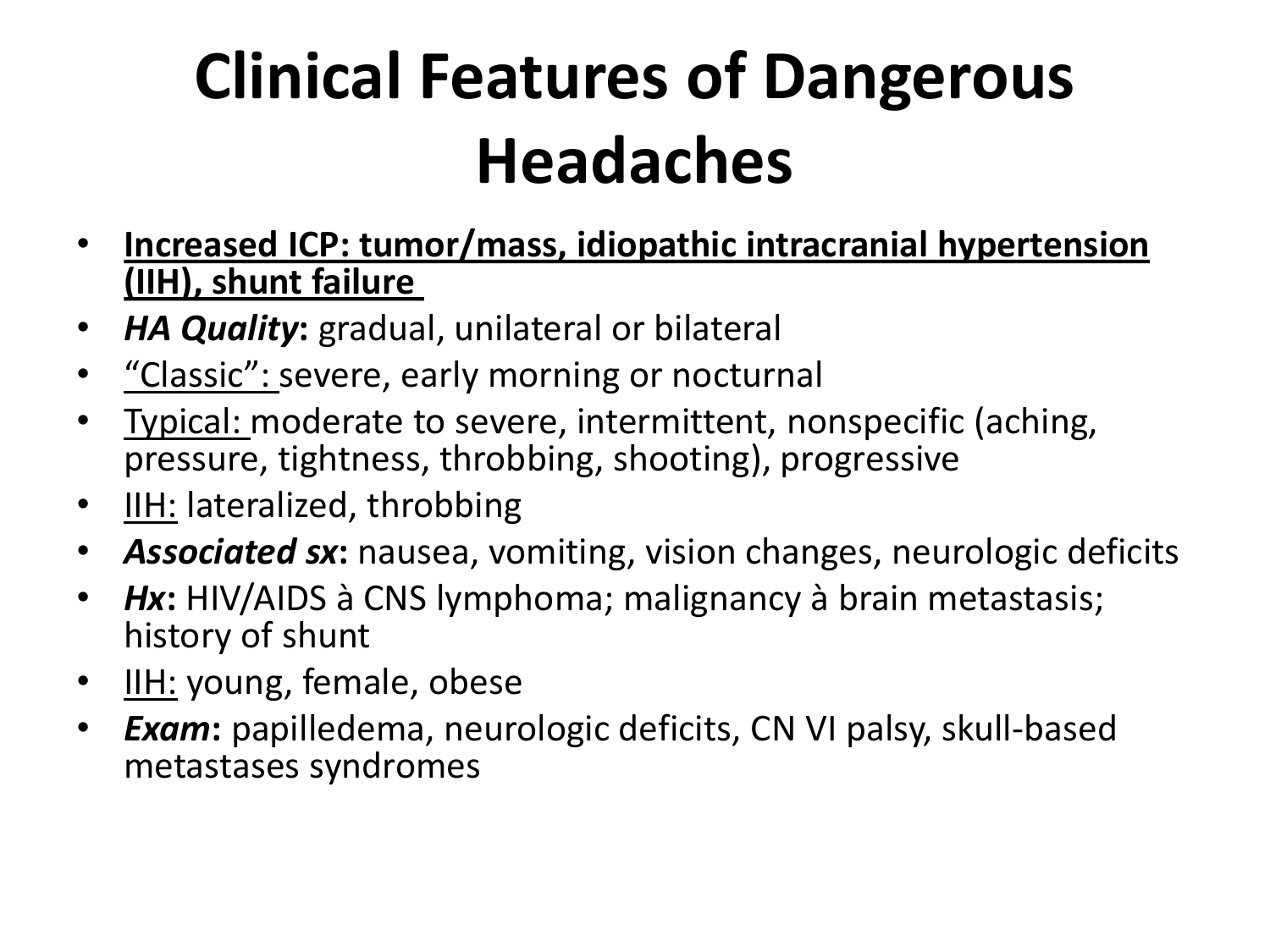- **Cerebral Venous Thrombosis**
- HA Quality: 1/3 acute, 1/3 sub-acute (<1mo), 1/3 chronic, diffuse
- *Associated sx***:** nausea, vomiting, seizures
- *Hx*:
- Hypercoagulable states: Oral contraceptive use, postpartum, post-operative, malignancy
- Coagulation disorders: Factor V Leiden, Antithrombin III deficiency, Protein C or S deficiency, plasminogen deficiency, hyperhomocysteinemia
- Polycythemia, sickle cell disease
- Vasculitis Behcet's ,Wegener's granulomatosis, sarcoidosis
- Septic CVT local (i.e. mastoiditis, otitis media, sinusitis, tonsillitis) or generalized (i.e. septicemia, endocarditis)
- *Exam***:** +/- papilledema, fluctuating neurologic deficits
- Cavernous sinus ocular nerve palsies, ipsilateral ocular affection (chemosis, proptosis, papilledema)
- Lateral sinus aphasia if left
- Deep cerebral venous system coma, motor deficits, aphasia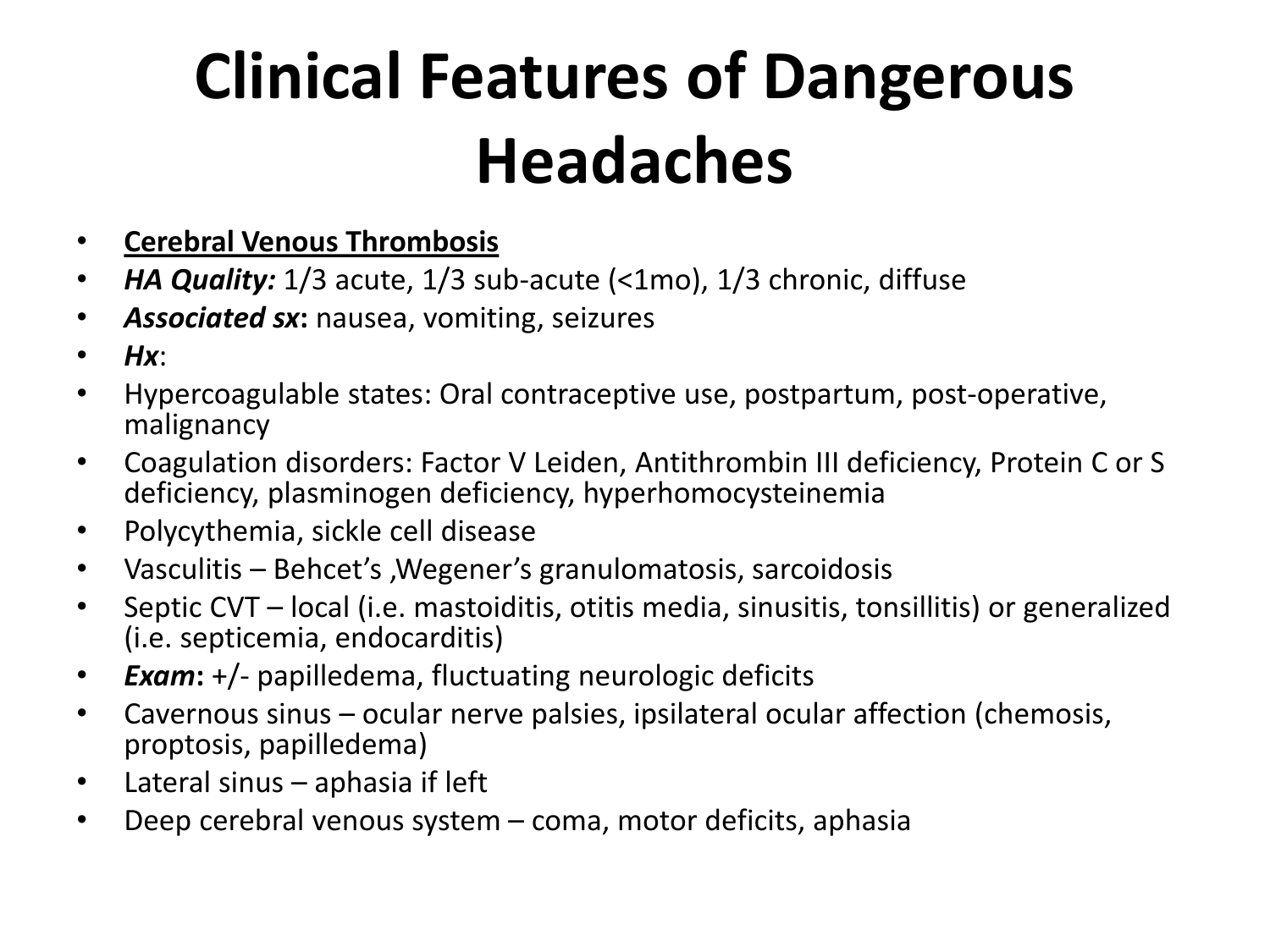- **Cervicocranial Artery Dissection**
- *HA Quality***:** sudden or gradual, severe, non-throbbing, occipital (vertebral), facial/frontotemporal pain (internal carotid)
- *Associated sx***:** nausea, vomiting, neck pain, vertigo
- *Hx***:** minor trauma within 6 hours of onset of head/neck pain
- *Exam***:**
- Internal Carotid
- Audible pulsatile tinnitus for the patient or bruit
- Partial Horner syndrome ptosis, meiosis without anhidrosis
- Cranial nerve palsies, particularly lower (III diplopia, V facial numbness, VII – facial paresis, XII – tongue deviation)
- Vertebral
- Resemble lateral medullary syndrome
- Upper extremity weakness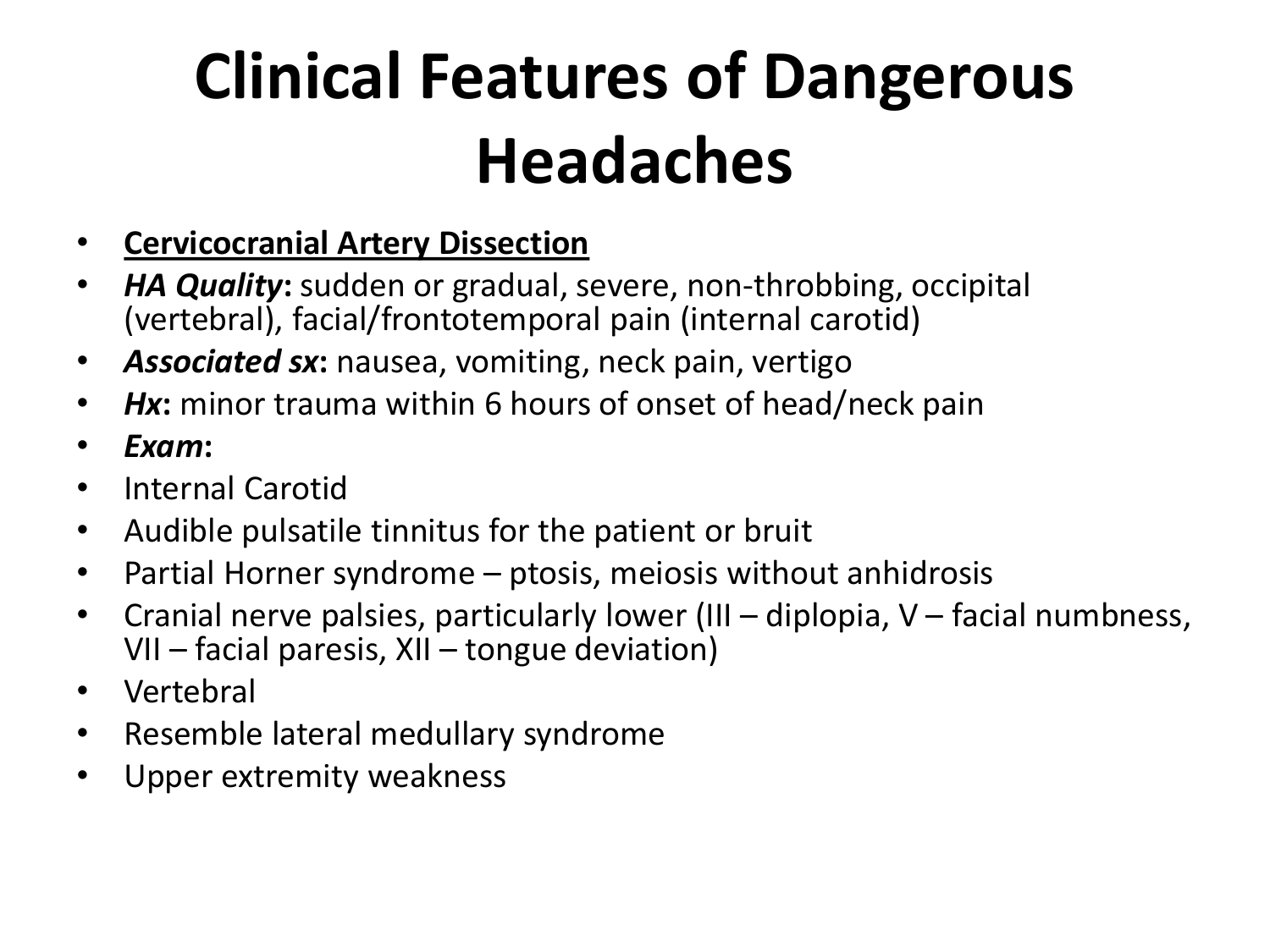- **Subdural Hematoma**
- **HA Quality:** gradual, moderate to severe
- *Associated sx***:** nausea, vomiting, altered mental status
- *Hx*: elderly, remote trauma, history of alcohol abuse, anticoagulation
- *Exam***:** change in mental status, neurologic deficits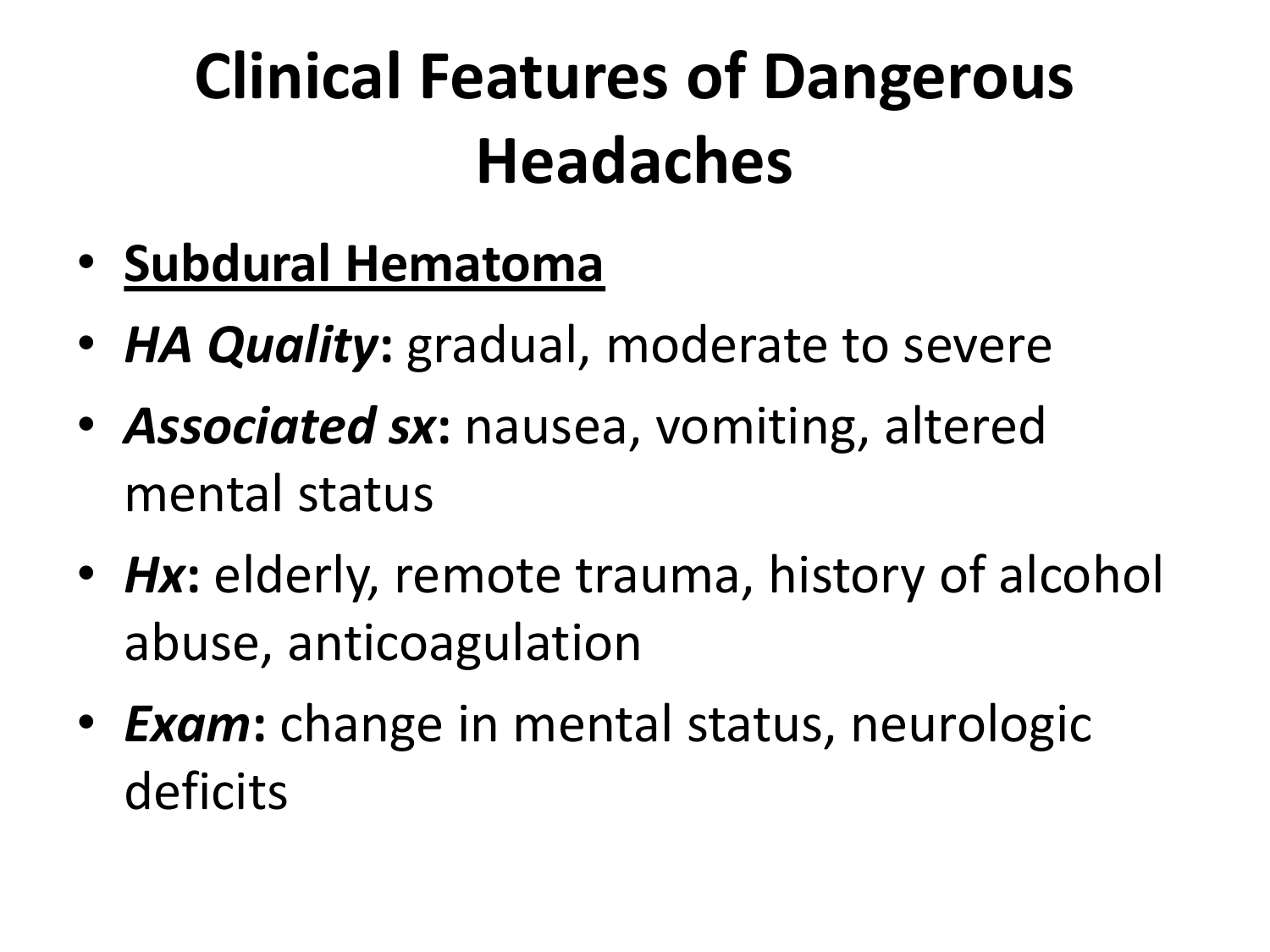- **Acute Angle Closure Glaucoma**
- *HA Quality***:** sudden, moderate to severe, centered about the eye
- *Associated sx***:** nausea, vomiting, blurred vision, foggy vision or halos
- Hx: precipitated dilation, far sighted
- *Exam***:** mid-dilated, globe is hard, unreactive to light, reduced visual acuity, hyperemia more prominent adjacent to limbus, hazy cornea, tonometry >20mmHg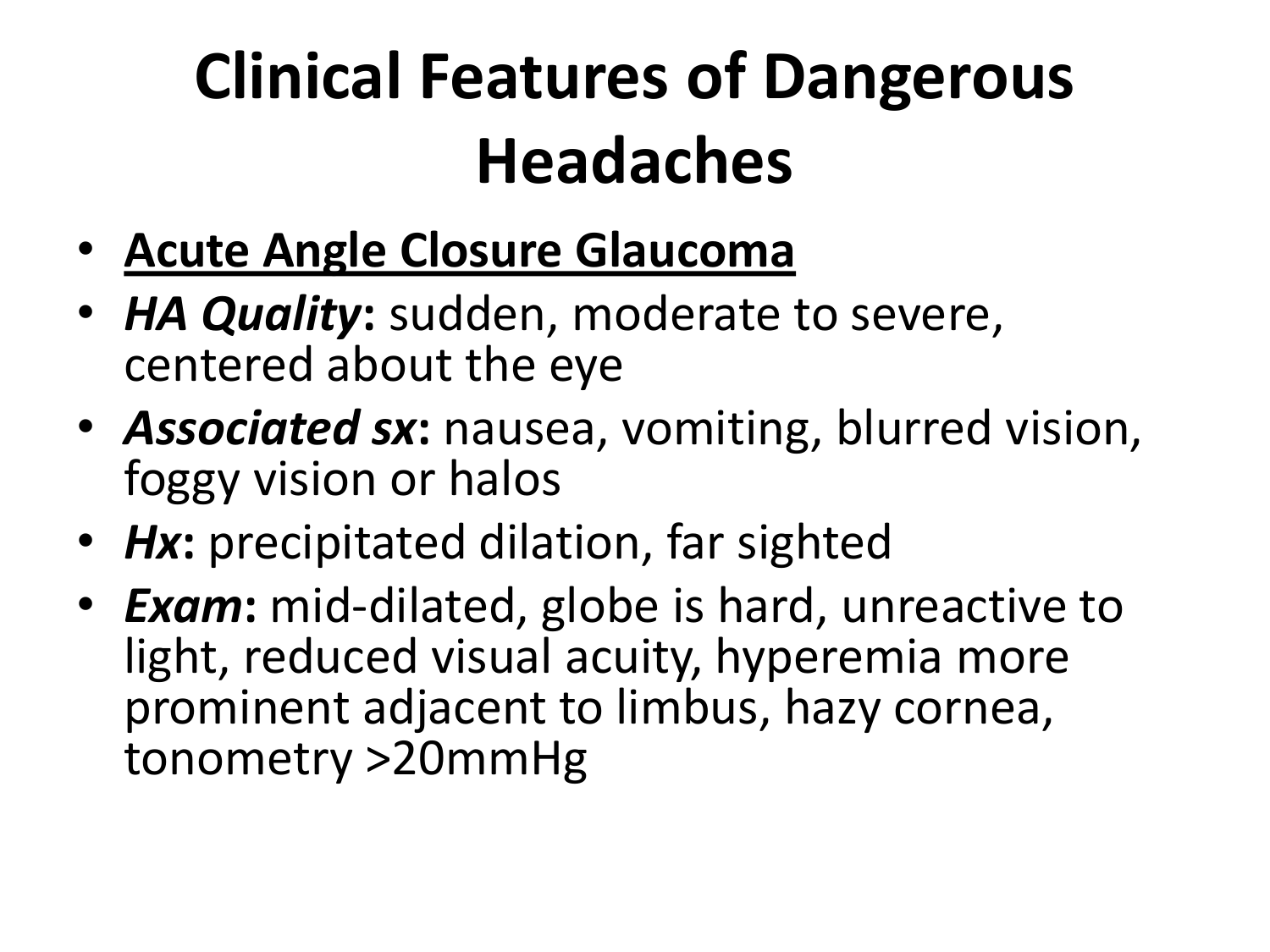# **Neuroimaging Considerations**

- An assessment of the dangerous diagnoses of headache would be incomplete without mention of the ACEP Clinical Policy statement from 2008<sub>5</sub>. This policy provides valuable recommendations for the evaluation of headache. Importantly, the **level B** recommendation for **emergent neuroimaging** includes:
	- **New abnormal finding on neurologic examination** (altered mental status, altered cognitive function, focal deficit) (non-contrast head CT)
	- **New sudden-onset severe headache** (head CT)
	- **HIV-positive patients with new type of headache** (neuroimaging)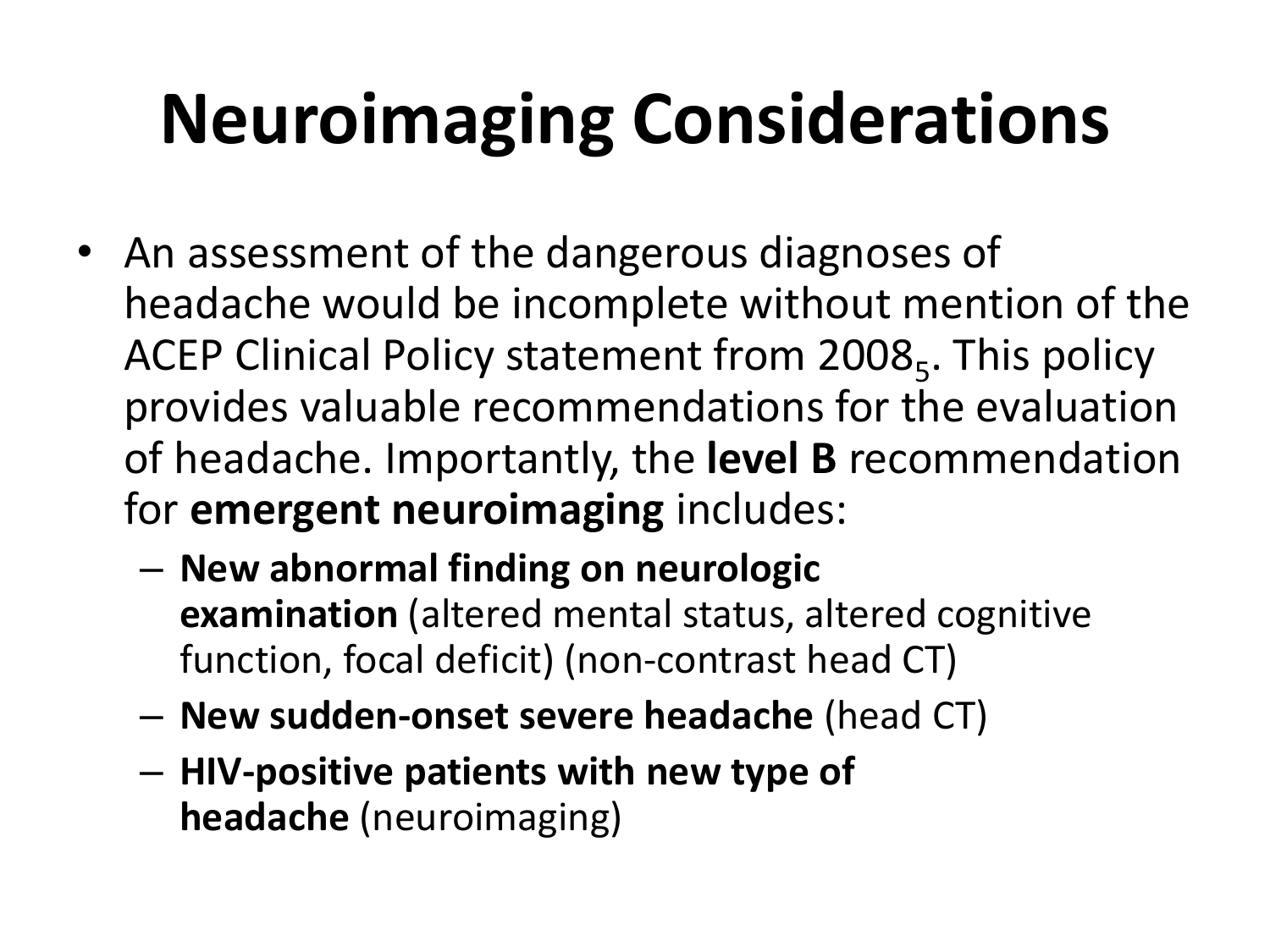• There is a **level C** recommendation for urgent neuroimaging, meaning outpatient neuroimaging should be arranged by the emergency physician, in **patients older than 50 years of age with a new type of headache**.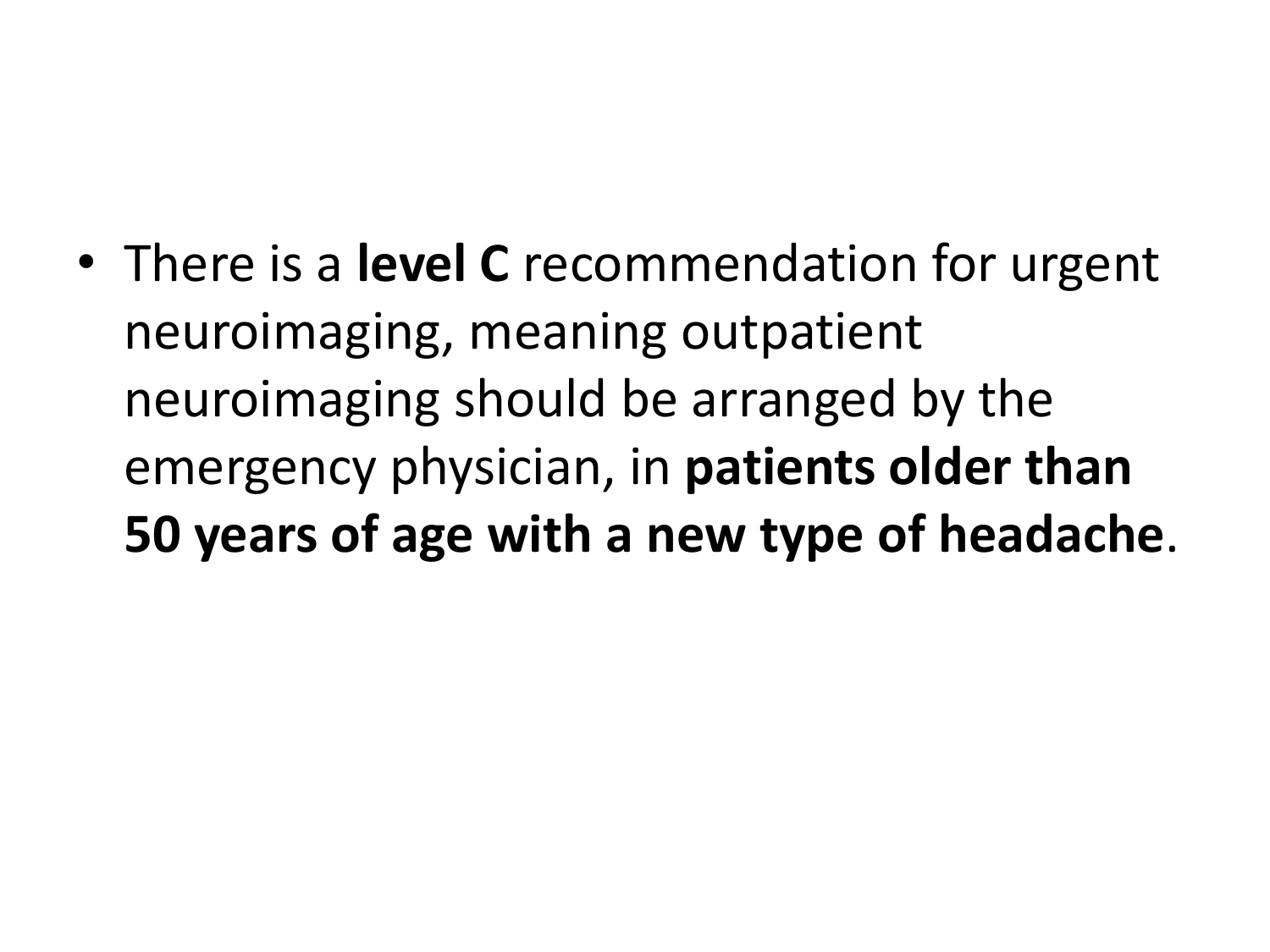- Although there are many sub-populations to be cognizant of when presented with the chief complaint of headache (*elderly, pregnant women/postpartum, coagulopathic patients, those with subacute/subtle trauma, cancer patients*), the immunosuppressed and particularly HIV-positive patients require special consideration. Given the high prevalence of HIV-positive patients with central nervous system complications, approximately 70%, the emergency physician should *order a non-contrast head CT in HIV-positive patients presenting with***:**
	- **New seizure**
	- **Depressed or altered orientation**
	- **Headache different in quality**
	- **Prolonged headache >3 days**
	- **Focal neurologic deficit**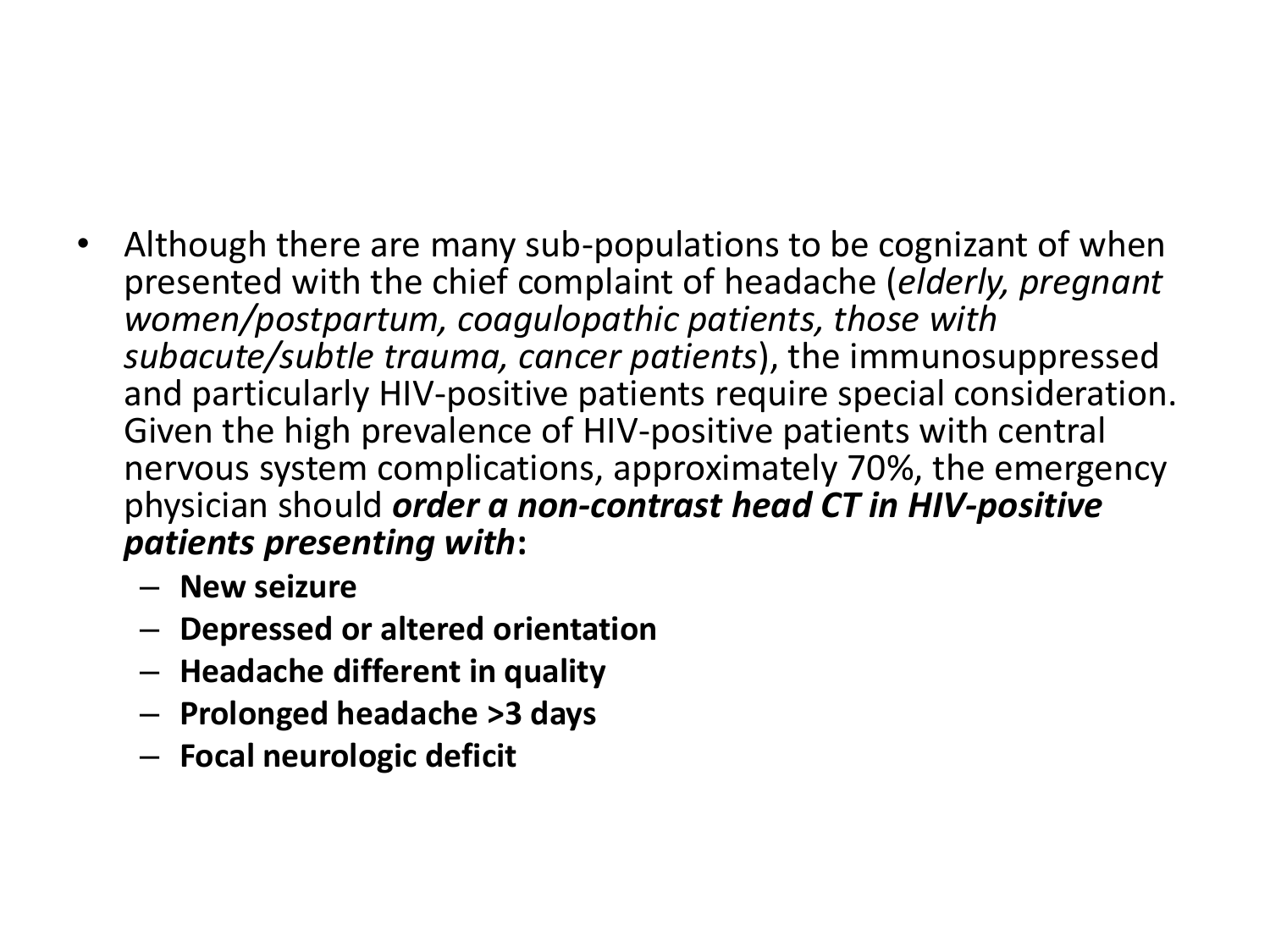• Thank you for your patience  $\odot$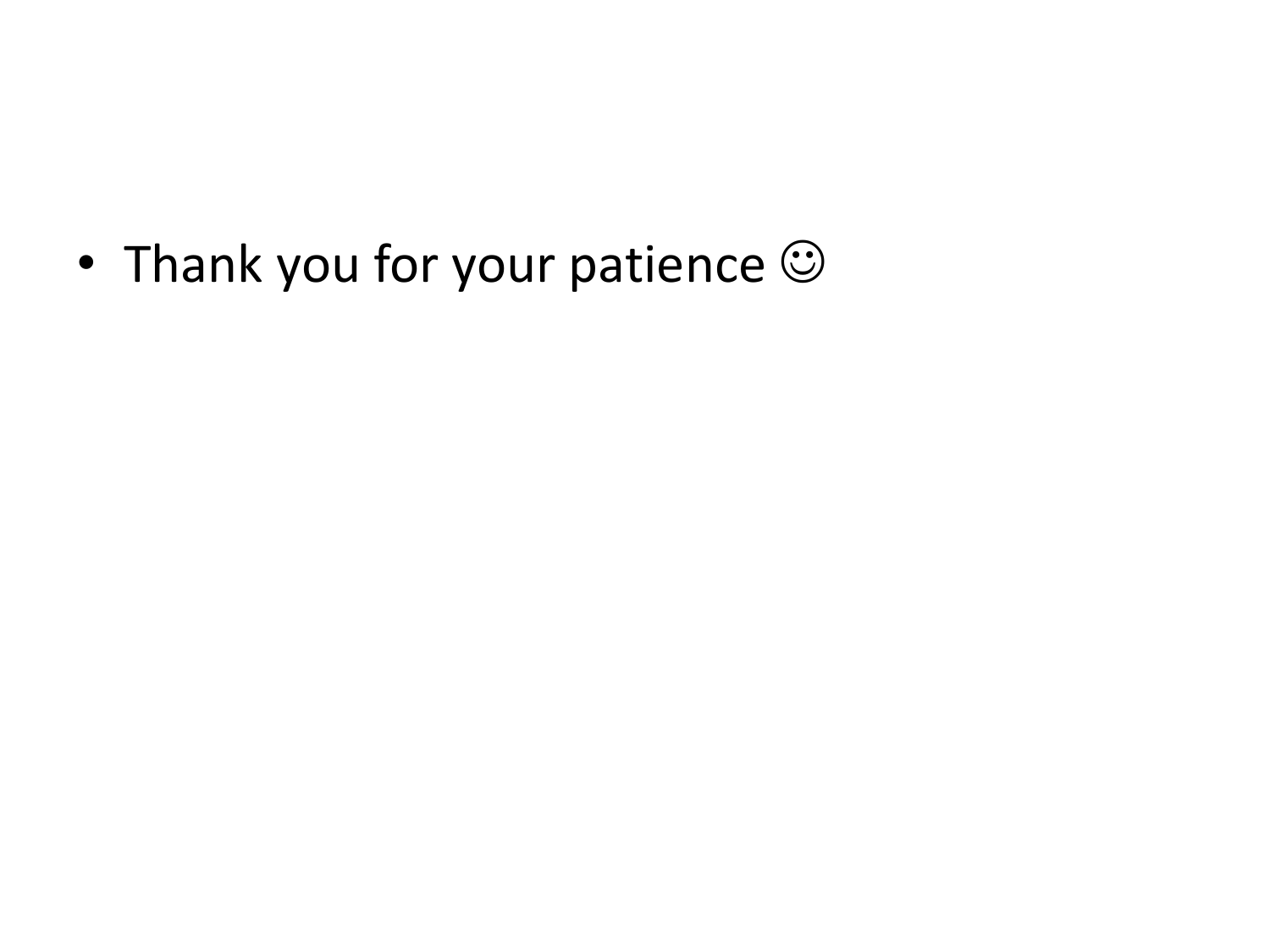- Edlow JA, Caplan LR. Avoiding pitfalls in the diagnosis of subarachnoid hemorrhage. N Engl J Med. 2000;342(1):29–36. 2.
- Linn FH, Rinkel GJ, Algra A, van Gijn J. Headache characteristics in subarachnoid haemorrhage and benign thunderclap headache. J Neurol Neurosurg Psychiatry. 1998;65(5):791–3.
- Mace SE. "Central nervous system infections as a cause of an altered mental status? What is the pathogen growing in your central nervous system?" Emerg Med Clin N Am 2010; 28: 535-570.
- Moran GJ, House HR. "HIV-Related Illnesses: The Challenge of ED Management." Emerg Med Pract 2002; 4(1): 1-28.
- Nikkanen H, Skolnik A. "Diagnosis and management of carbon monoxide poisoning in the emergency department." Emerg Med Pract 2011; 13(2): 1-14.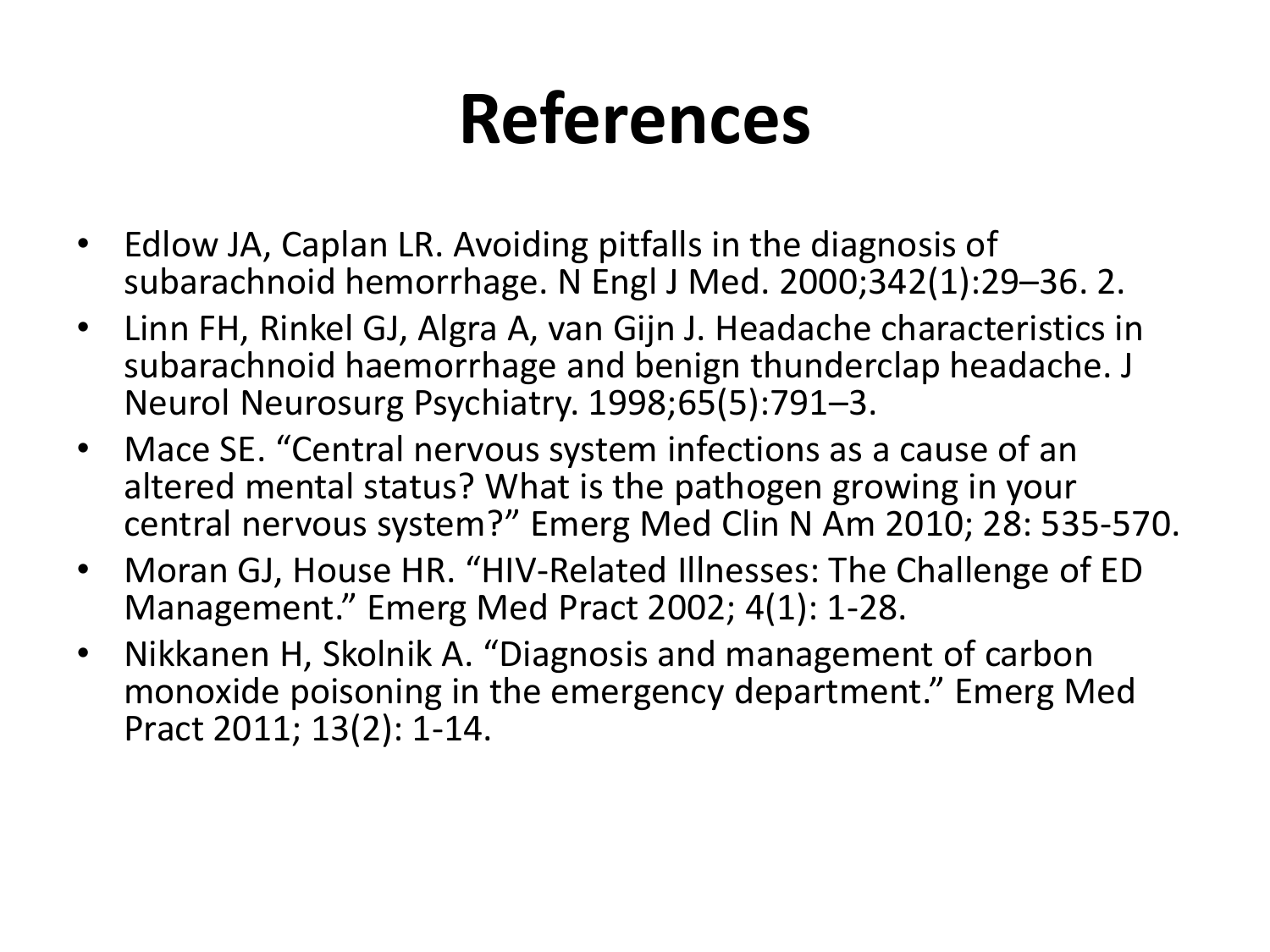- Alteveer JG, McCans KM. "The red eye, the swollen eye, and acute vision loss: handling non-traumatic eye disorders in the ED." Emerg Med Pract 2011; 13(2): 1-14.
- Denny CJ, Schull MJ. "Ch. 159 Headache and Facial Pain." Tintinalli 7<sup>th</sup> Pg. 1113-1118
- Dentali F, et al. "D-dimer testing in the diagnosis of cerebral vein thrombosis: a systemic review and a meta-analysis of the literature." J Thromb Haemost 2012; 10(4): 582-9.
- Edlow JA, et al. "Clinical policy: critical issues in the evaluation and management of adult patients presenting to the emergency department with acute headache." Ann Emerg Med 2008; 52(4): 407-36.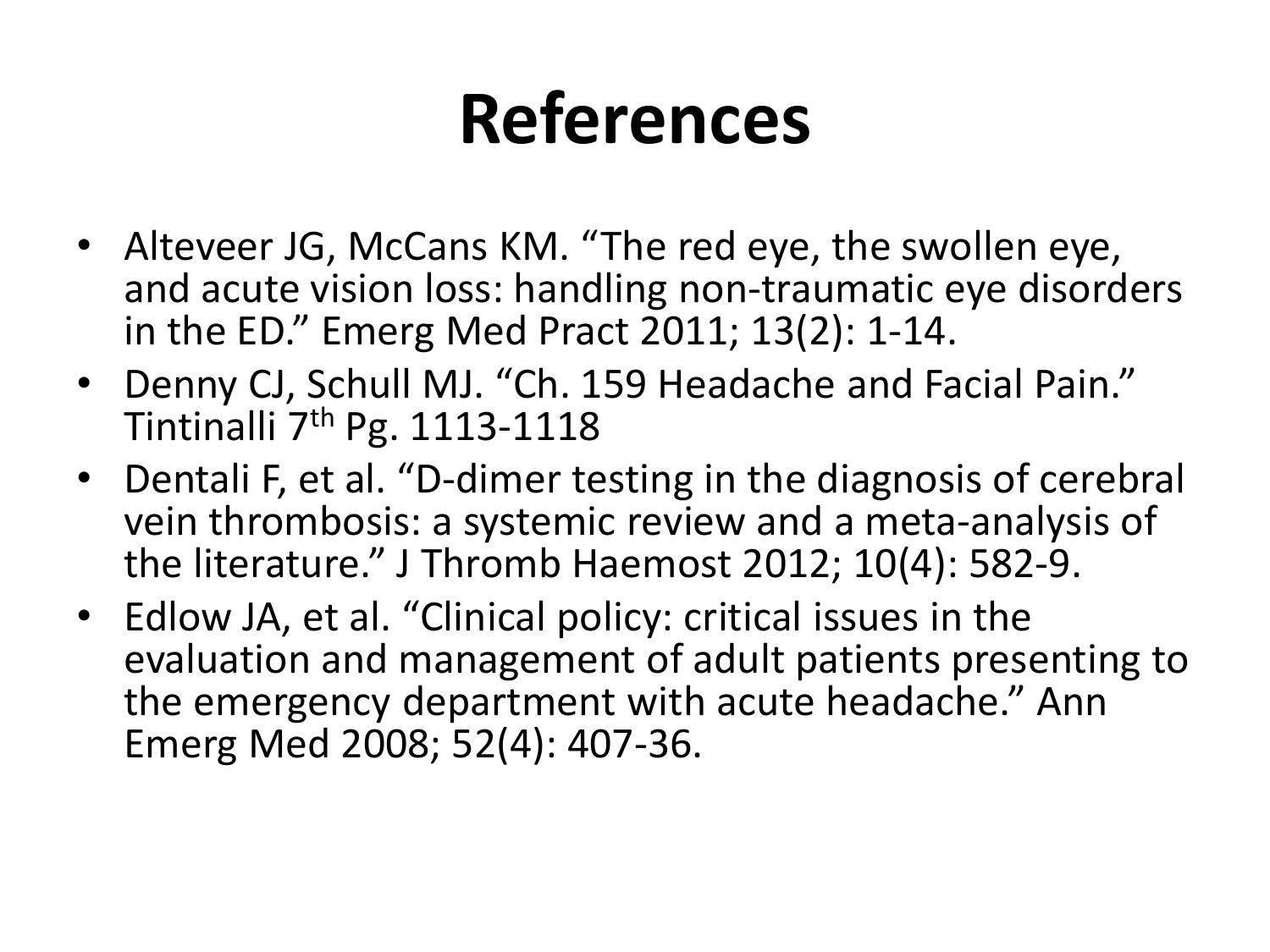- Godwin SA, Villa J. "Acute headache in the ED: Evidence-Based Evaluation and Treatment Options." Emerg Med Pract 2001; 3(6): 1-32.
- Greenberg HS, et al. "Metastasis to the base of the skull: clinical findings in 43 patients." Neurology 1981; 31(5): 530-7.
- Guzman JA. "Carbon monoxide poisoning." Crit Care Clin 2012; 28(4): 537-48.
- Hampson NB, et al. "Practice recommendations in the diagnosis, management, and prevention of carbon monoxide poisoning." Am J Respir Crit Care Med 2012; 186(11): 1095-101.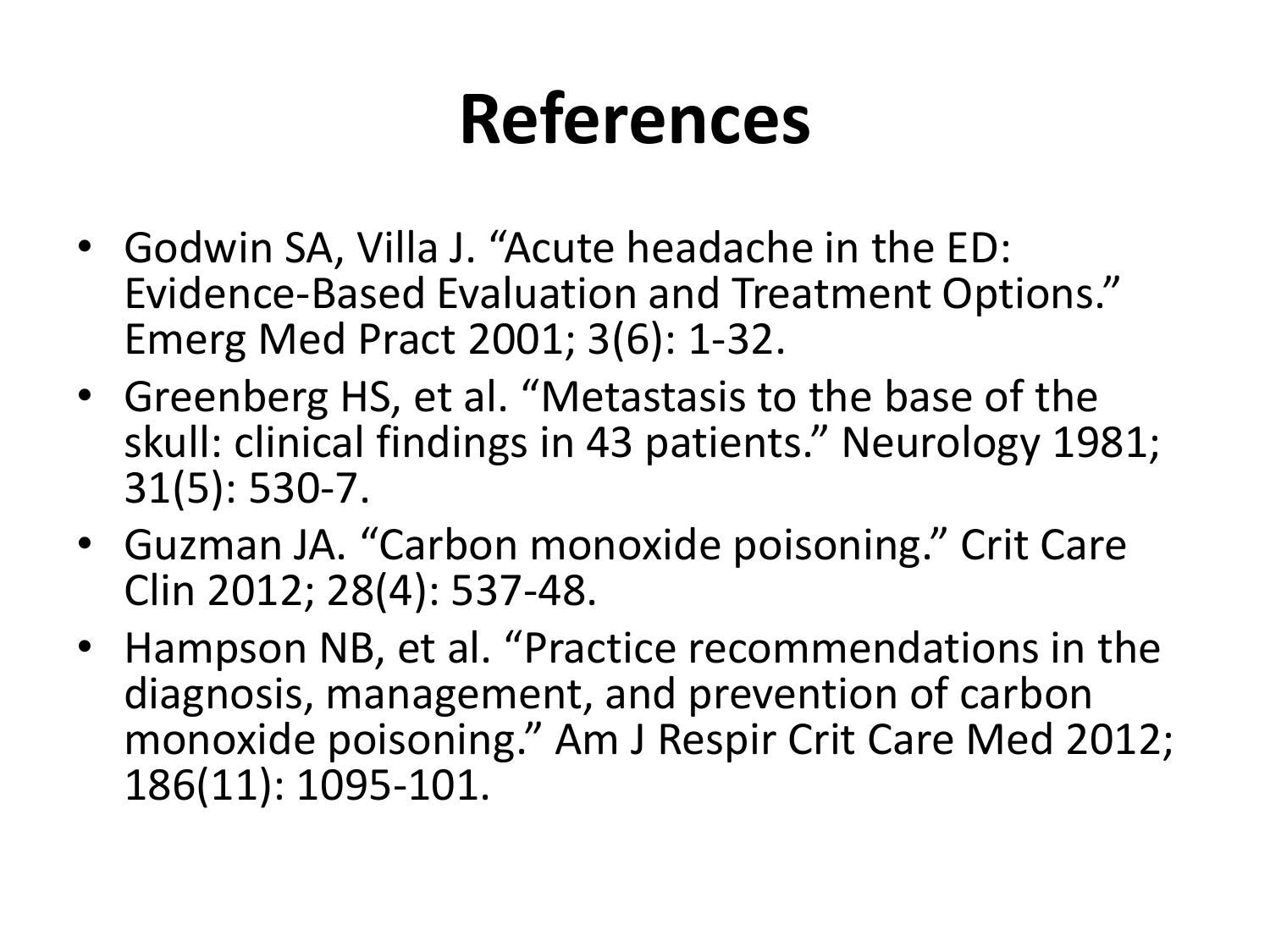- Hackman JL, et al. "Ch. 160 Spontaneous subarachnoid and intracerebral hemorrhage." Tintinalli 7<sup>th</sup> Pg. 1118-1122.
- Hampson NB, Hampson LA. "Characteristics of headache associated with acute carbon monoxide poisoning." Headache 2002; 42: 220-223.
- Hunder GG, et al. "The American College of Rheumatology 1990 criteria for the classification of giant cell arteritis." Arthritis Rheum 1990; 33(8): 1122-8.
- Kirby S, Purdy RA. "Headaches and brain tumors." Neurol Clin 2014; 32(2): 423-32.
- Loring KE, Tintinalli JE. "Ch. 168 Central Nervous System and Spinal Infections." Tintinalli 7<sup>th</sup> Pg. 1172-1178.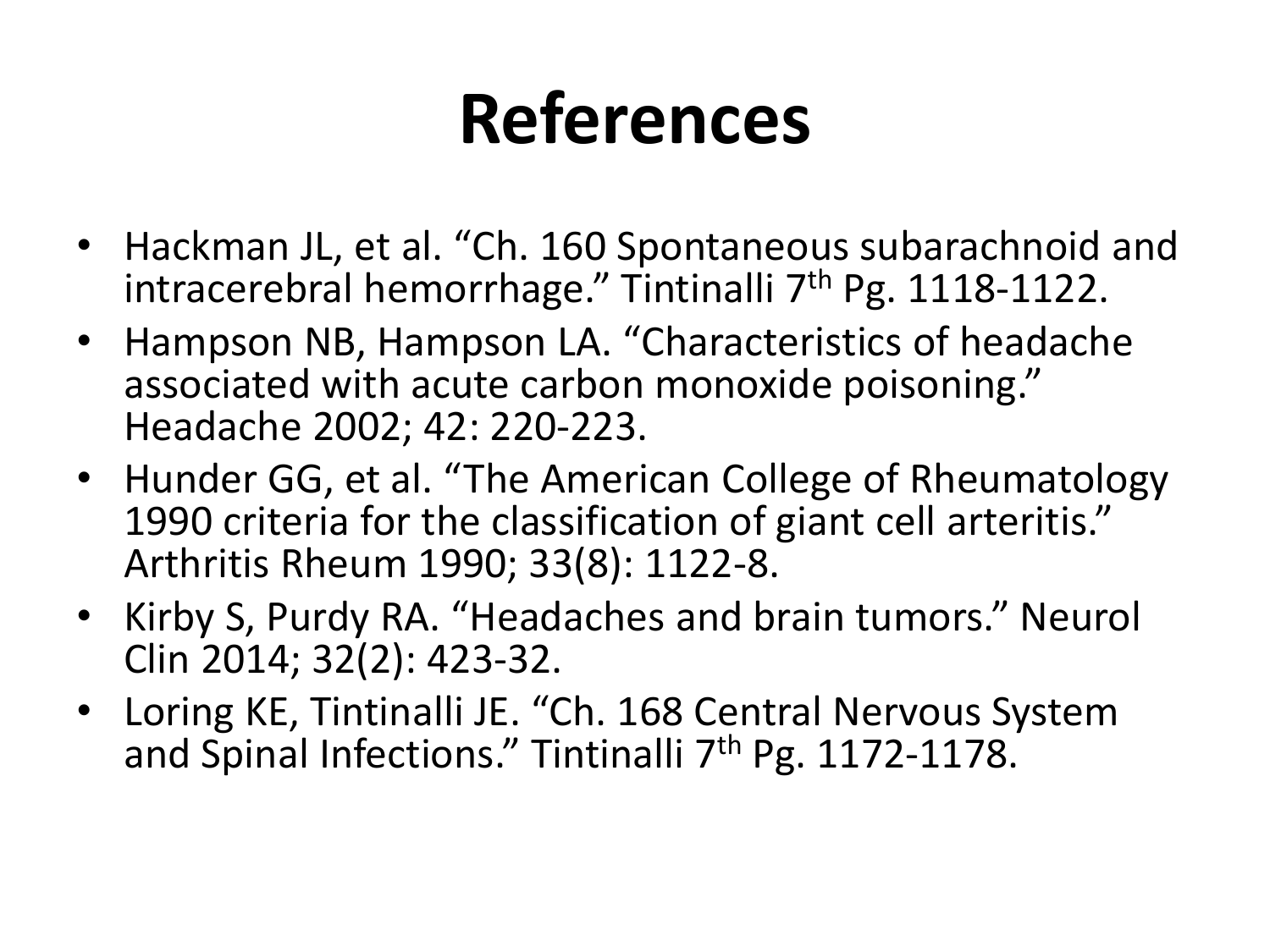- Rahme RJ, et al. "Spontaneous cervical and cerebral arterial dissections: diagnosis and management." Neuroimaging Clin N Am 2013; 23(4): 661-71.
- Rothman RE, et al. "A decision guideline for emergency department utilization of noncontrast head computed tomography in HIV-infected patients." Acad Emerg Med 1999; 6(10): 1010-1019.
- Saposnik G, et al. "Diagnosis and Management of Cerebral Venous Thrombosis." Stroke 2011; 42: 1158- 1192.
- Smith JH, Swanson JW. "Giant Cell Arteritis." Headache 2014; 54: 1273-89.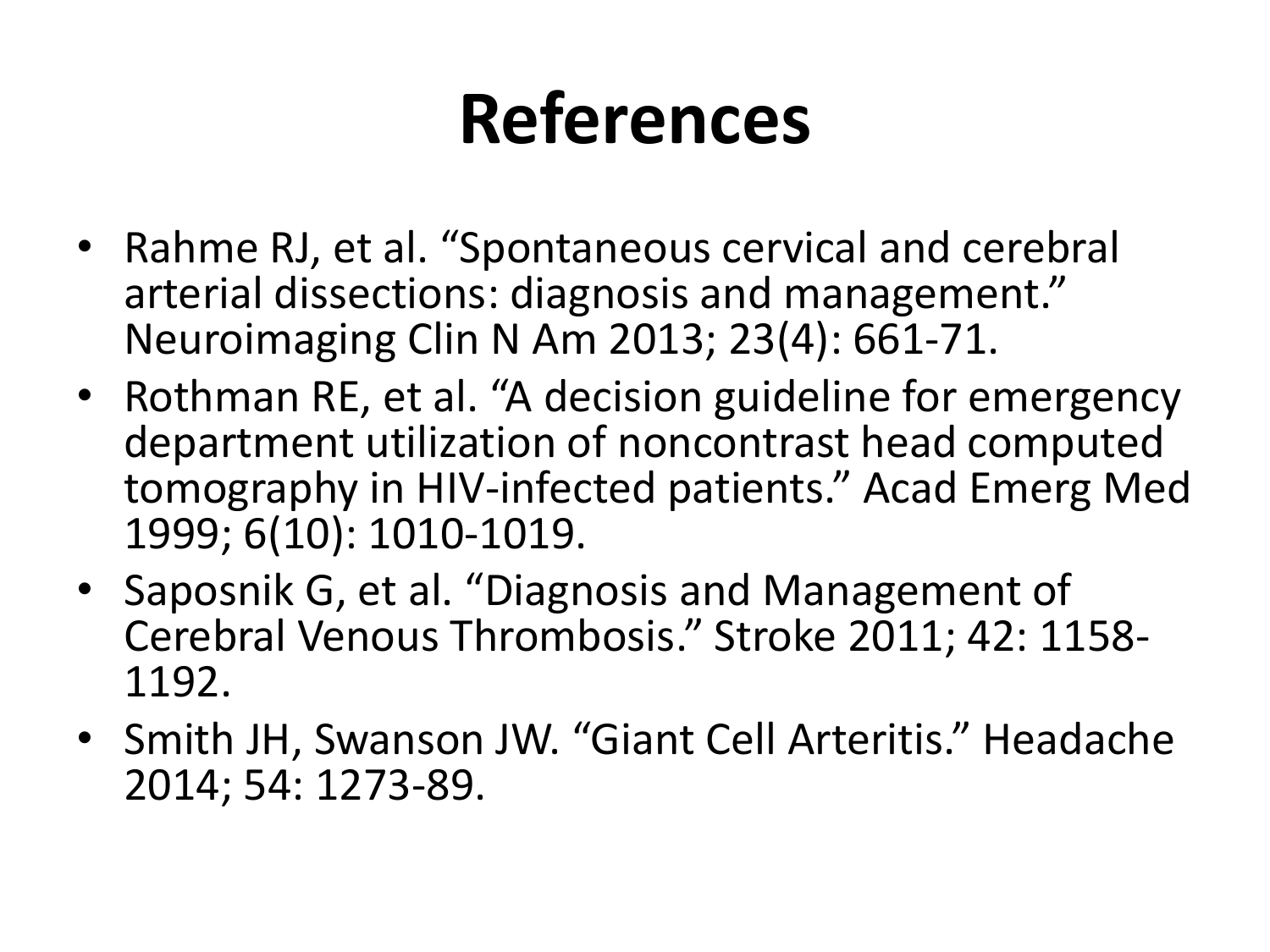- Swadron SP. "Pitfalls in the management of headaches in the emergency department." Emerg Med Clin North Am 2010; 28(1): 127-47.
- Trevias B. "Headache." Mini Intern Boot Camp Cardinal Symptoms Summaries [http://www.emdocs.net/wp](http://www.emdocs.net/wp-content/uploads/2014/05/Headache-BTAK.pdf)[content/uploads/2014/05/Headache-BTAK.pdf](http://www.emdocs.net/wp-content/uploads/2014/05/Headache-BTAK.pdf) Accessed 1/4/15
- Wakerley BR, et al. "Idiopathic intracranial hypertension." Cephalalgia 2014, epub.
- Waldman CW, et al. "Giant Cell Arteritis." Med Clin North Am 2013; 97(2): 329-35.
- Walker RA, Srikar Adhikari. "Ch. 236 Eye Emergencies." Tintinalli 7 th Pg. 1517-1118-1549
- Weimar C, et al. "Diagnosis and treatment of cerebral venous thrombosis." Expert Rev Cardiovasc Ther 2012; 10(12): 1545-53.